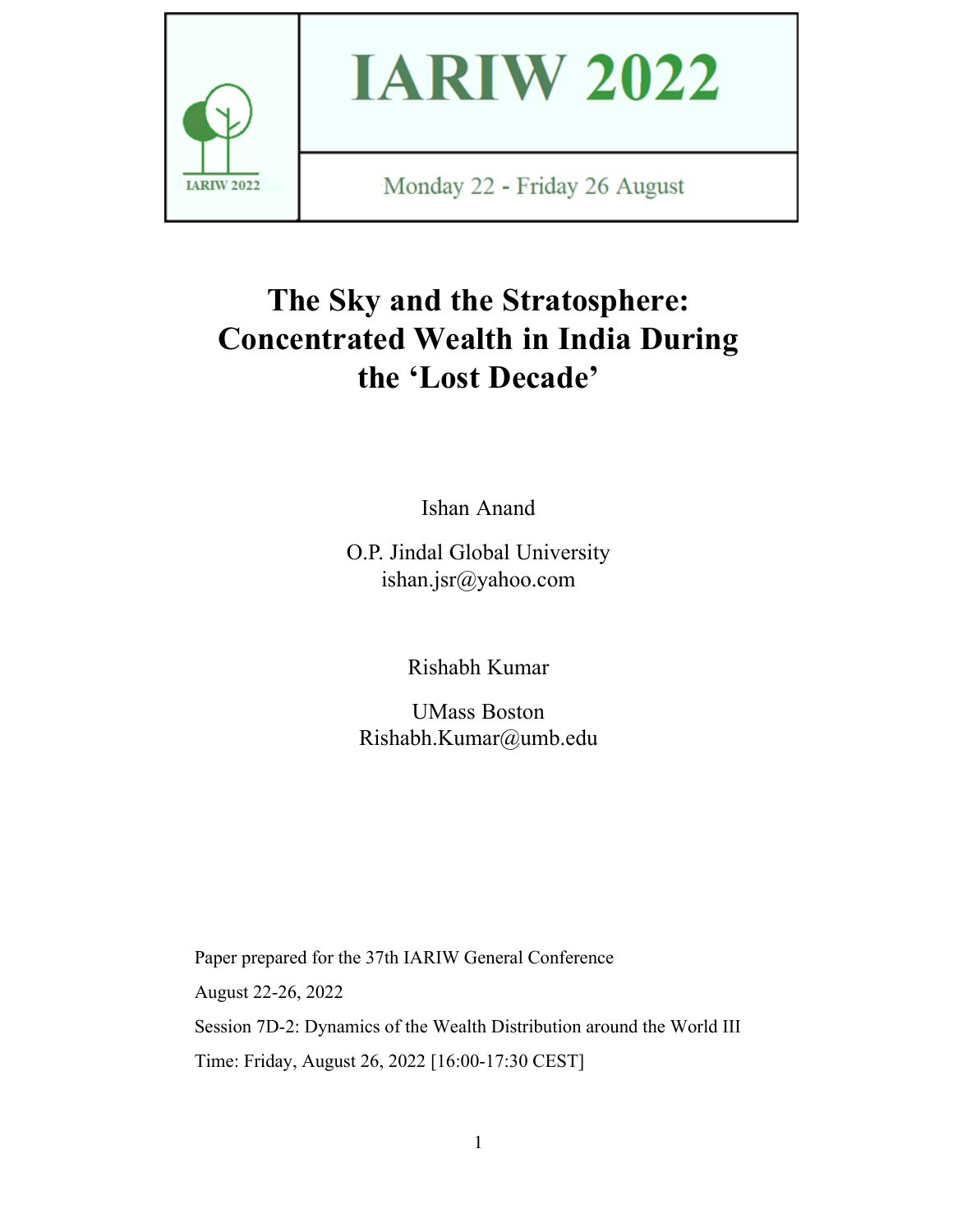#### Abstract

Recently released official survey data show a decline in wealth inequality (measured by the Gini) and wealth concentration (shares of the top fractiles) over 2012-2018. We investigate a puzzling detail – the rich hold equities, whose prices increased over 2012-2018, while the middle class holds precious metals, whose prices declined over the same period. The survey predicts the richest Indian to be worth Rs 244 million in 2018; according to glossy magazine covers, the richest Indian has, in fact, a net worth of Rs 2,560 billion. We correct this series using data from named rich lists and find that the decline in wealth inequality is more modest. More strikingly, *we find a sharp increase in wealth concentration*, with the share of the Top 0.001 percent doubling in size – as of 2018, the wealth of the richest 7000 (approx.) Indians exceeds the wealth of the poorest 50 percent.

Keywords: Wealth inequality, wealth concentration, Rich lists, Pareto distribution, Top shares, Gini, India, HNWI, elite distress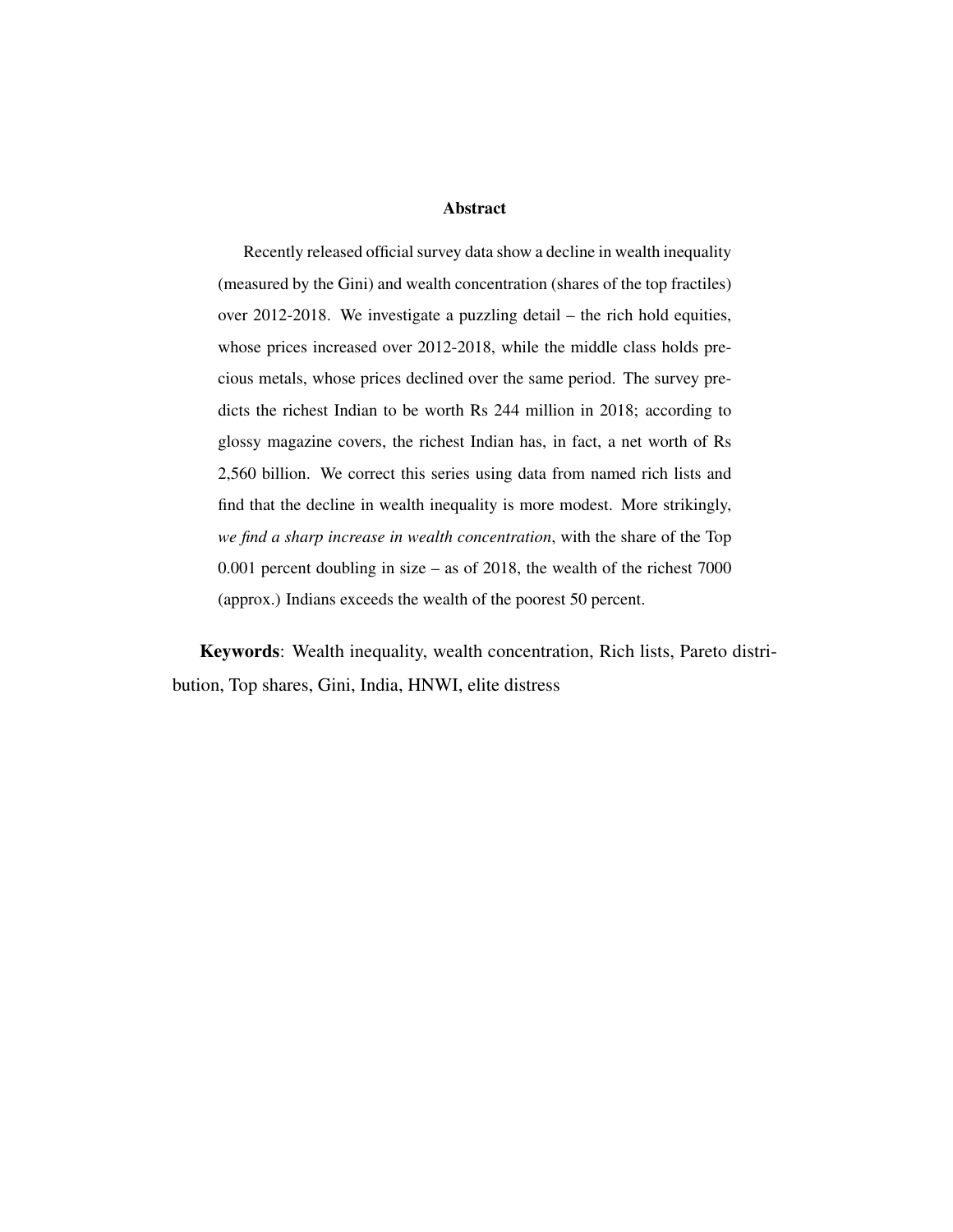## 1 Wealth inequality in India

We use a recently released wealth survey by India's official statistical agency to produce an estimate of wealth inequality up to 2018. Our estimates are the latest calculations on wealth distribution in India using actual data (others have extrapolated from past estimates). We ask three main questions. Was there an increase in wealth inequality? Do survey results potentially undercount the rich? And, if so, can official estimates be "corrected" using supplementary information?

Our calculations show that wealth inequality in India appears to have decreased for the first time since computerized wealth surveys became available in 1991. The Gini coefficient for wealth, while extremely high (0.65-0.70) in context of other measures like consumption inequality,  $1$  is lower in 2018 than it was in 2012 (the year of the last survey). In fact, the data suggests a sharp reversal in wealth inequality, down to levels<sup>2</sup> prevalent a few decades prior. The central factor behind the decline in wealth inequality is negative wealth growth over this period for everyone *above* the 90th percentile. In most economies of the twenty first century, the share of wealth in the top decile tends to be high, and wealth is usually more concentrated than incomes due to inheritance and portfolio composition. Accordingly, when the wealth of the rich goes down, average wealth and wealth inequality both tend to reduce; this is the case we find for India in our estimates from the survey.

<sup>&</sup>lt;sup>1</sup>The Gini coefficient for monthly per capita consumer expenditure obtained from the last available NSS Consumer Expenditure Surveys for 2011-12 was 0.375.

 $2$ Our estimate of per-adult Gini from the survey is close to the per-capita Gini for 1991 estimated in other studies.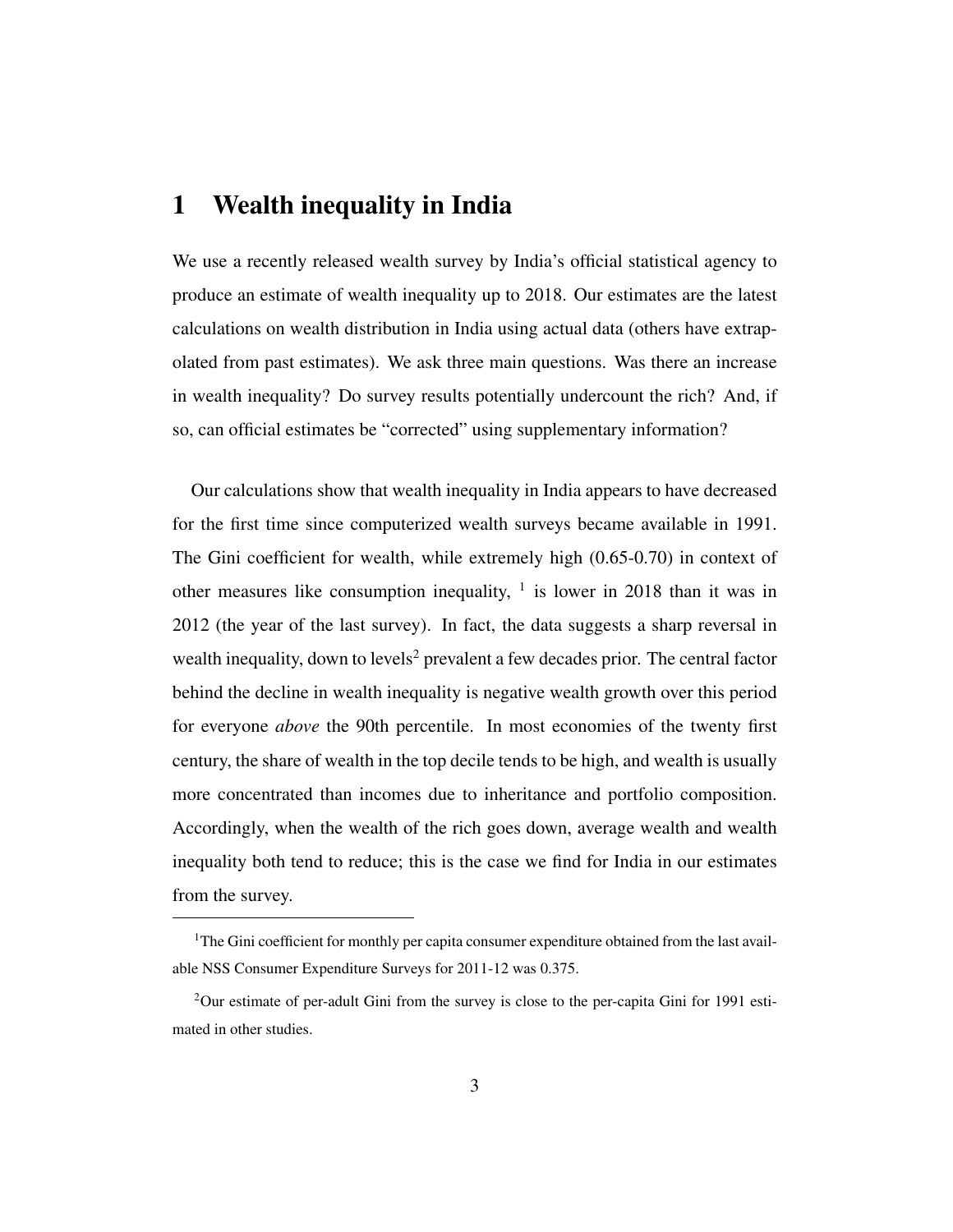In isolation, these findings are within the realms of possibility. But, such a decline in wealth at the top needs to be scrutinized against actual economic policies and developments in this period, and a potential undercounting of the rich. Because wealth tends to be highly concentrated, missing the actual rich can present an inaccurate picture about the level and distribution of wealth. We live in an era where public interest in the lives and fortunes of the wealthy is high: there are magazines and websites dedicated to ranking the wealthiest persons across the planet. Thus, society tends to be informed about how wealthy elites such as superstar athletes, film stars and industrialists really are. Based on these factors, one can check the upper tail of the survey data, and compare it to information available in named rich list data. We do this crosscheck using data from Forbes and the Hurun rich list and find a huge gap between the richest individuals in the survey, and the least wealthy occupants of named rich lists. Even including a few individuals from the rich list would change the distribution of wealth. Indeed, such corrections have been done before on Indian data, for example in Bharti (2018). In our research, we mobilize the largest number of observations available (in the hundreds) from these rich lists and "fill in" a corrected upper tail.

Our revised estimates show that while wealth inequality still decreases a little bit between 2012 and 2018, there is an increase in wealth concentration at the top, with the share and magnitude of wealth of the Top 0.001 percent doubling during this period; the sky (the rich) is closer to the ground, but the distance between the sky and the stratosphere (the super rich) has gone up. In fact, *the Top 1 percent in India now has a lower share than equivalent groups in other countries, while the Top 0.001 percent has a share that is only surpassed by the*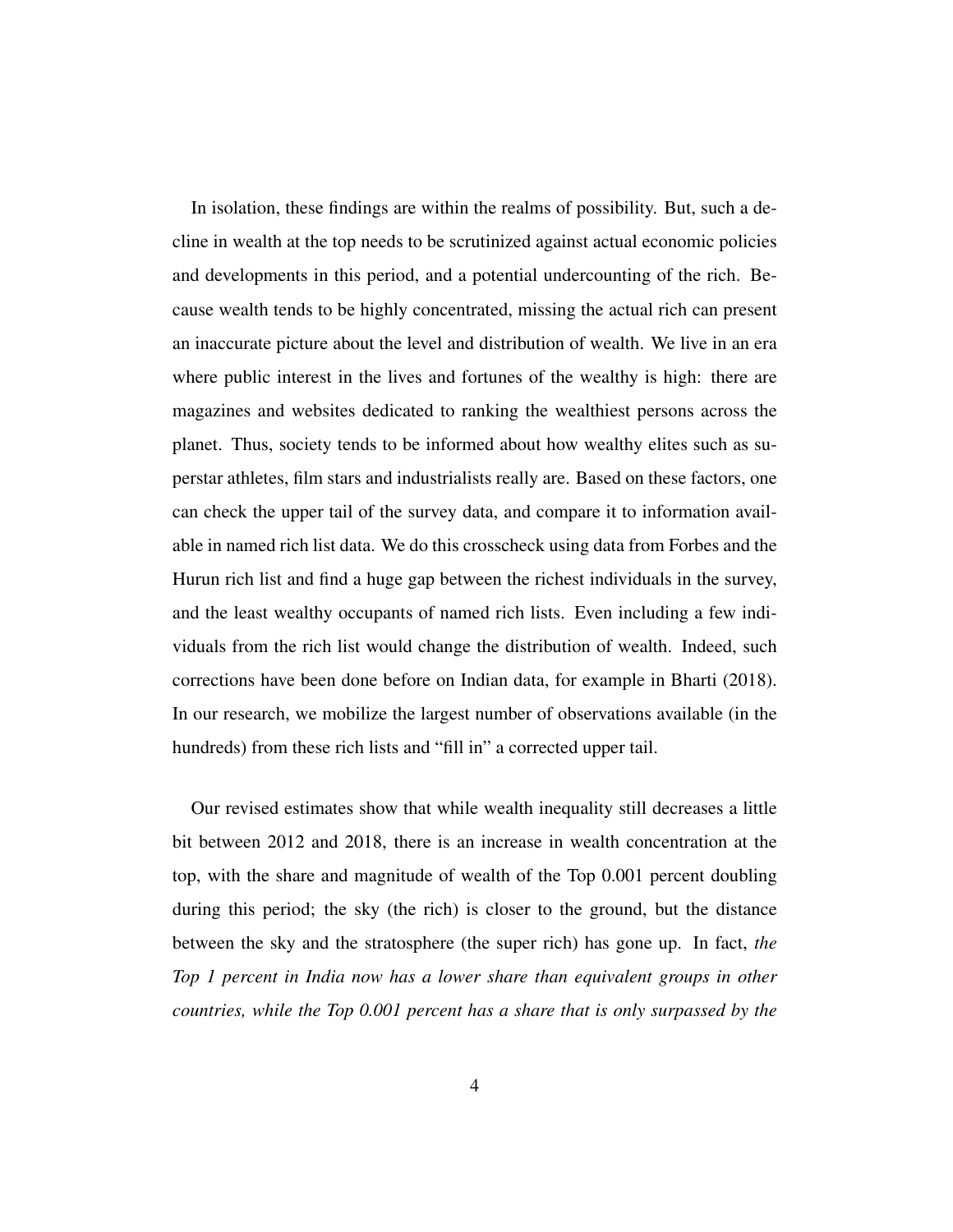*same fraction in Russia.* To be sure, we show in our calculations that while one can be termed "rich" according to the statistical position in a distribution, few Indians are actually rich compared to the rest of the world. This matters a lot in setting up the aggregate picture of distribution in what is basically a poor country.

There are important implications of our research. There is a lot of interest, but also a lot of uncertainty about distributional statistics in India for the period after 2011-12. According to the country's former economic advisor – Arvind Subramanian – official GDP is overestimated by 2-3 percent (Subramanian, 2019). Secondly, results from consumption surveys conducted by the official statistical authorities (used for poverty headcount calculations) for 2017-18 were suppressed<sup>3</sup> in 2019 due to apparent inconsistencies. Meanwhile, there is no tradition of conducting household level income surveys in India. The gist is that over this rather important period in Indian economic development, there are no systematic estimates of the level and distribution of economic welfare in the world's largest democracy. Our wealth estimate serves as one possible measure for this period that is often referred to as a "lost decade" (Mehra, 2019; Subramanian and Felman, 2022).

#### 1.1 Related literature on wealth inequality in India

Our paper is related to an emerging new literature on wealth inequality in India. Studies that have focused on India's wealth distribution find extremely high and

<sup>&</sup>lt;sup>3</sup>A leaked news report about the consumption survey allegedly showed that mean consumption in India declined for the first time in decades. This data was not made public "in view of data quality issues"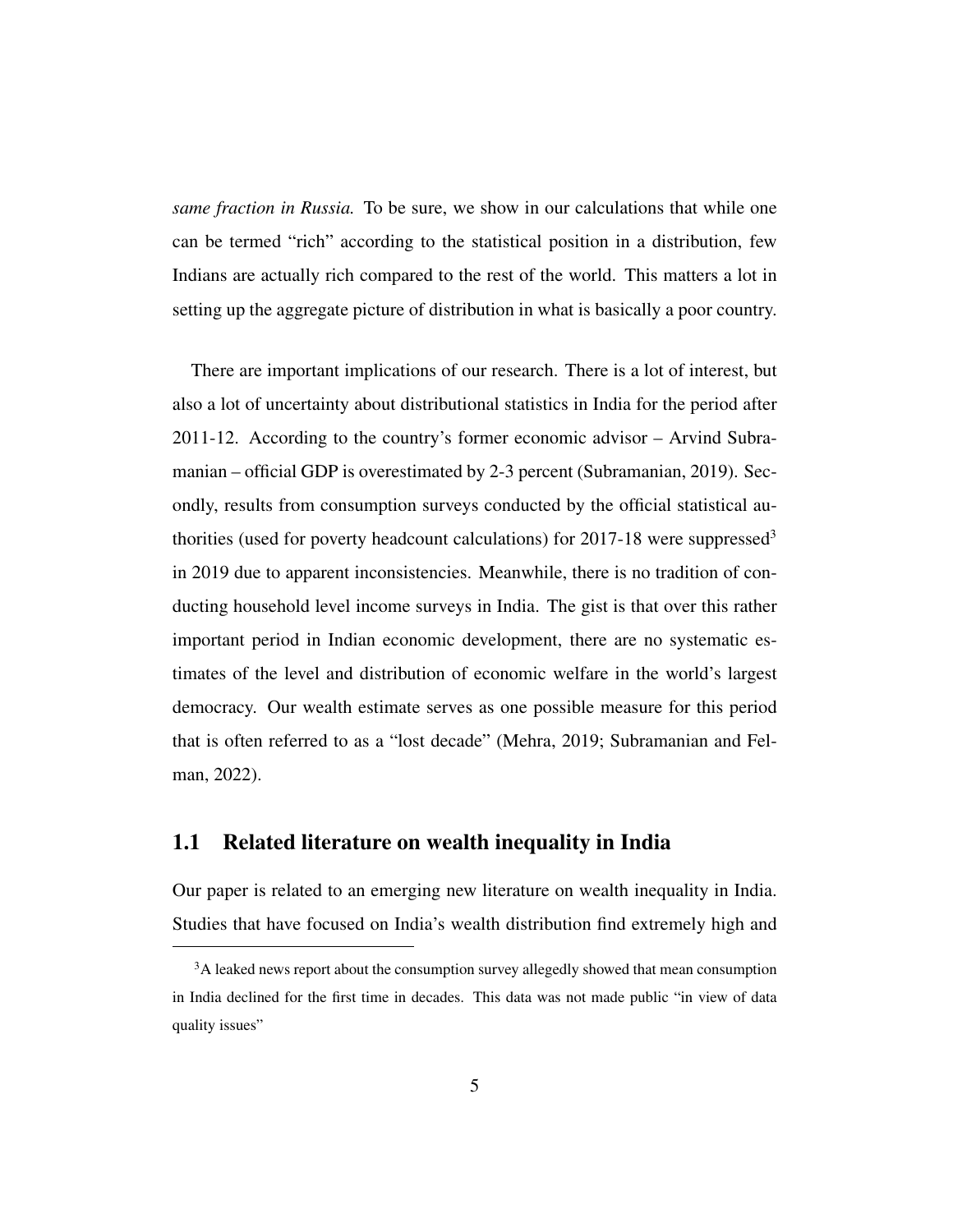rising levels of disparity, particularly in the post-liberalization period (Anand and Thampi, 2016). The distribution of asset and net worth across socio-religious groups remains heavily skewed, and historically deprived groups face disproportionate disadvantage (Zacharias and Vakulabharanam, 2011; Bharti, 2018; Tagade et al., 2018). In recent years, rural-urban and within-urban inequality has increased sharply and metropolitans areas show heavy wealth concentration and high disparities (Vakulabharanam and Motiram, 2018). Thus, on aggregate, wealth inequality has cumulated and exacerbated initial inequalities within a highly diverse population. Recognizing the limitations of the sample surveys, economists have also used rich-lists to exclusively study the super-rich. Jayaraj and Subramanian (2018) find that the wealth of the top 100 richest families in India was equivalent to nearly one-fifth of India's GDP in 2017.

### 2 Macroeconomic data

The focus of our paper is on distributional data; however, we utilize several macroeconomic series for normalization and price adjustments across time. We briefly summarize them in this section.

We use macroeconomic series covering 2012-2018 on prices (assets and output), State and National Gross Domestic Product (GDP), and the stock market. We collected several prices series from the Reserve Bank of India's (RBI) database online. Our main deflator is the Consumer Price Index $4$  (CPI), calculated separately

<sup>4</sup>Given the absence of a genuine wealth deflator, previous studies have used either the Consumer Price Index and the Wholesale Price Index. In this paper we use the new CPI series (base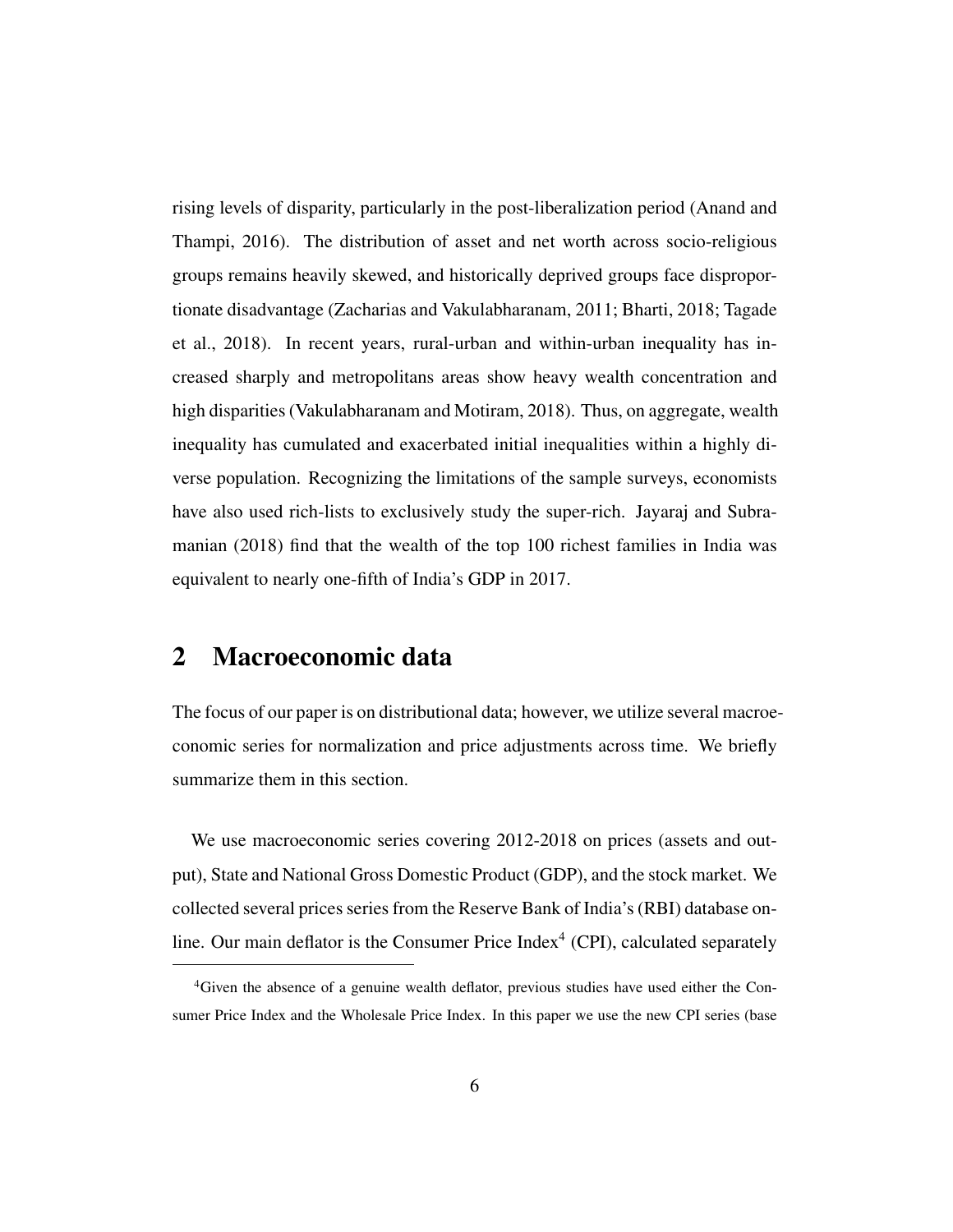for rural (CPI-R) and urban (CPI-U) residents. We also use Gold (per 10 grams) and Silver prices (per gram) from transactions on the Mumbai market. Our series on equity prices were collected from the online tool developed by the Federal Reserve of St Louis (FRED). We also used the same source for obtaining total stock market capitalization (publicly listed companies only). All our monetary aggregates are adjusted to 2012 prices using CPI.

# 3 Wealth survey and findings

#### 3.1 Definitions used

We define wealth as the monetary sum of all assets net of liabilities of each observational unit. That is, for unit  $i$ :

$$
\\ \text{wealth}_{i} = \sum \text{non-financial assets}_{i} + \sum \text{financial assets}_{i} - \text{debt}_{i} \tag{1}
$$

The sum of wealth across all units  $(N)$  gives the annual estimate of total personal wealth:  $\overline{N}$ 

$$
\sum_{i}^{N} \text{wealth}_{i} = \text{net personal wealth}
$$
 (2)

We define wealth on a per adult basis, with equal split across all adults in a household. We do not cap the split on spousal basis alone; if a household has 4 adults, then total wealth W will be represented as  $W/4$  in our data. The control population  $(N)$  is the total adult population of India in each year.

We estimate aggregate wealth inequality using the Gini index which uses Lorenz curves to show the cumulative share of wealth held by a fraction of the population.

year 2012=100).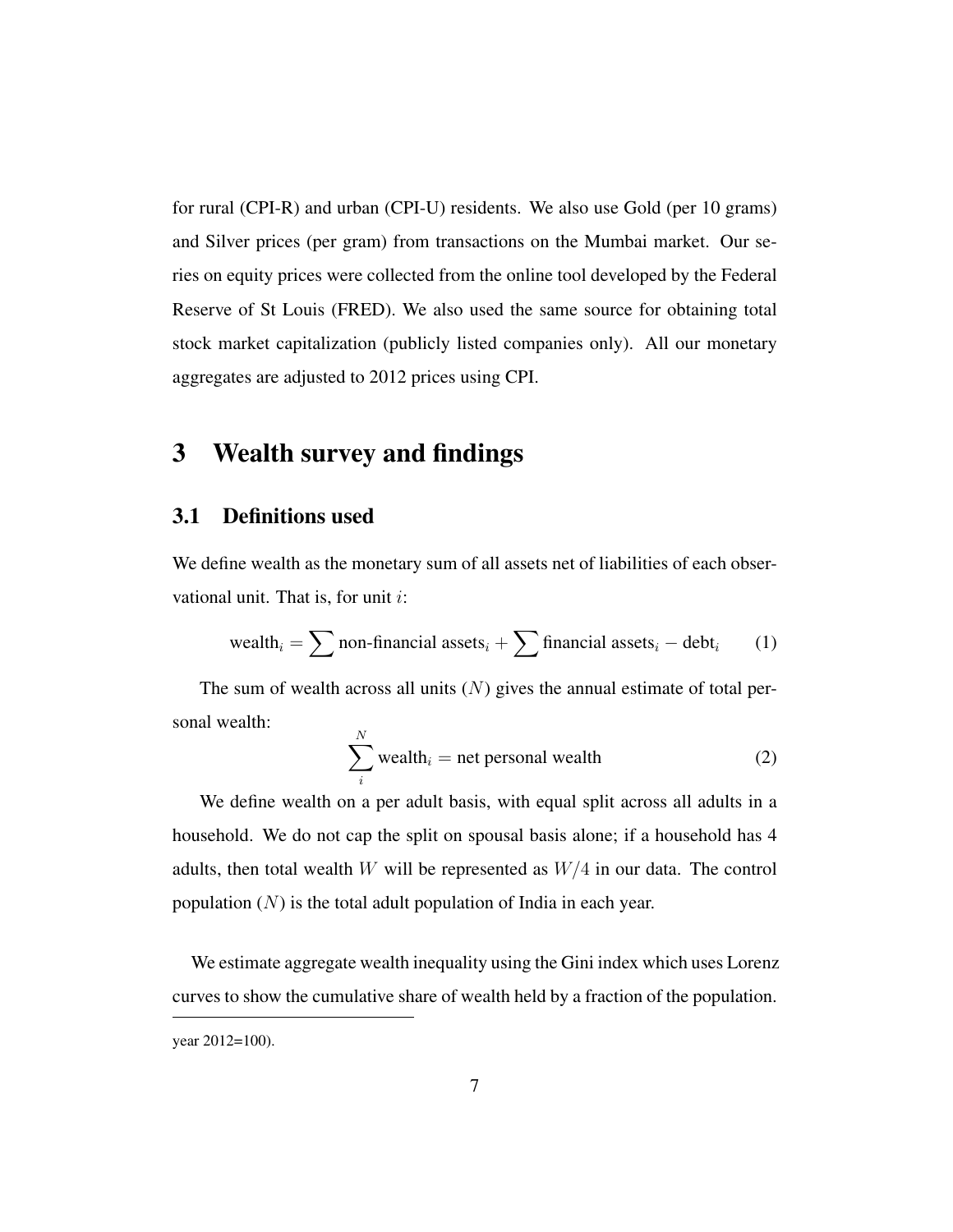As is standard, the index ranges between 0 and 1, with 0 representing full equality (everyone has the same wealth) and 1 representing the extreme upper limit of inequality (one person owns all wealth).

Since wealth tends to be concentrated (more so than income), an aggregate inequality measure does not necessarily reflect interpersonal variations due to the super-rich – the upper tail of wealth distribution. For instance, if there is redistribution between the fourth (60-80th percentile) and 2nd quintile (20-40th percentile), the Gini may go down, but there may be an increase in the amount of wealth held by (say) the Top 2-3 percent. These dynamics are important in discussing extreme wealth inequality. Accordingly, we use wealth shares for every decile (0-10, 10-20 so on) but split the top decile into five subgroups, increasing in wealth: p90-99, p99-p99.9, p99.9-p99.99, p99.99-p99.999 and p99.999-p100 (the Top 0.001 percent). As we will show, changes within the top percentile (p99 p100) are crucial to understanding wealth in India.

#### 3.2 Unit-level wealth data: official surveys

We use household level data pertaining to two rounds of the All-India Debt and Investment Survey (AIDIS). These were conducted during the 70th (January - December 2013) and 77th (January - December 2019) round of the National Sample Surveys. AIDIS contains information on household debt, quantity and value of physical and financial assets such as land, buildings, livestock, transport equipment, agricultural machinery, non-farm business equipment, cash and deposits, bullion and ornaments, mutual fund and shares. Information on assets and liabilities of households was collected as on 30 June 2012 in the 70th round and 30 June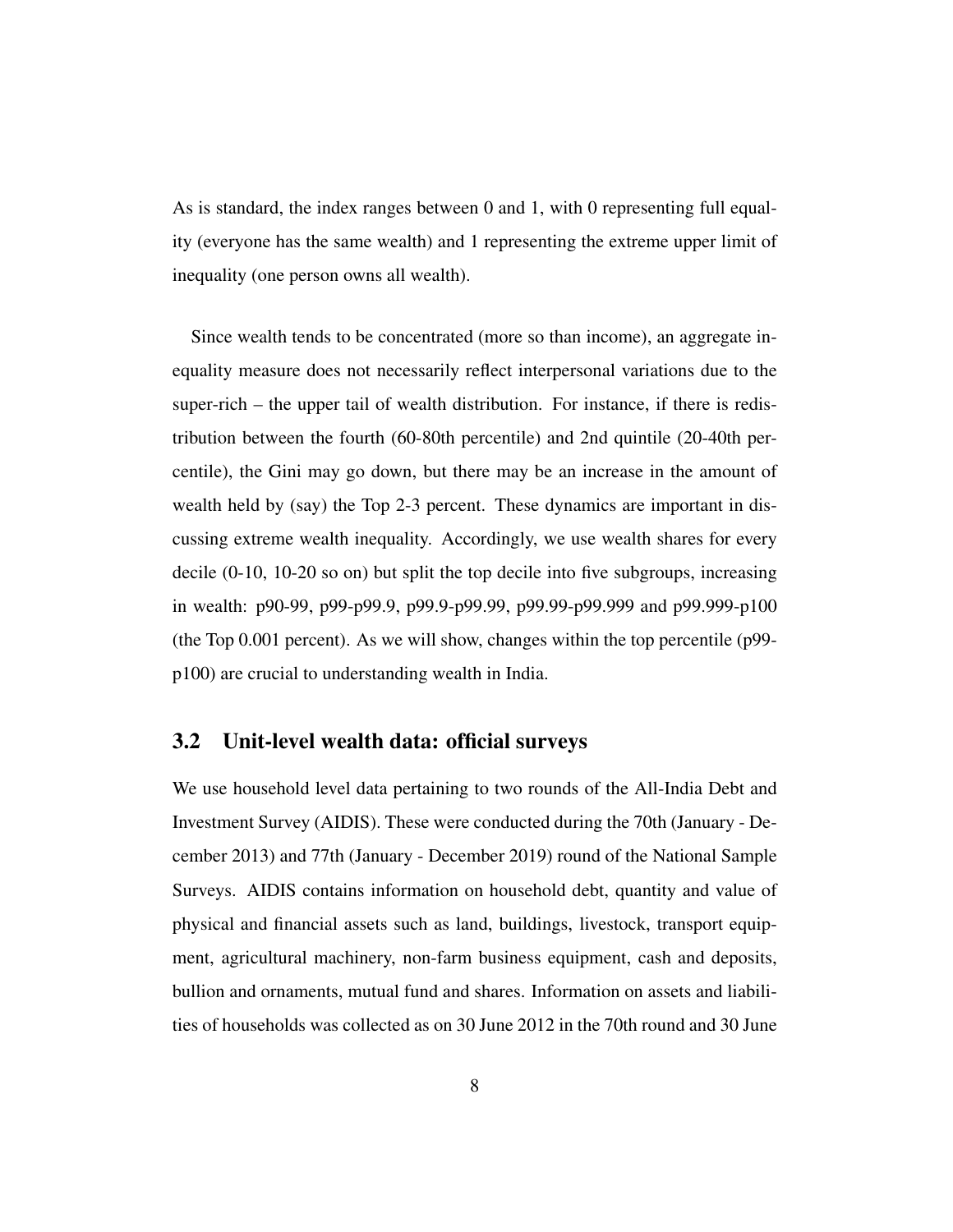2018 in the 77th round. The NSO adopted a stratified two-stage sample design for the surveys. The first-stage units for the surveys were census villages for rural areas and blocks for urban areas. The second stage sampling units for rural and urban areas were households.

Limitations of AIDIS data have been discussed extensively in the literature (Jayadev et al., 2007; Subramanian and Jayaraj, 2009), and many of these issues are also relevant for the most recent round of the survey. The AIDIS data likely suffer from under-reporting of wealth and under-sampling of the wealthy, which may lead to underestimating wealth inequality levels. Additionally, the lack of a genuine wealth deflator remains an ongoing concern. Regarding valuation, the report published by the NSO states: "The concepts and definitions followed in the AIDIS of 77th Round and 70th Round are similar except for valuation of buildings." In the 70th round, the value of buildings was recorded per guideline values. That is, surveyors could consult local officials to ascertain the value of the building. In the 77th round, the values of buildings were recorded "as per the market price prevailing in the locality."

An important development in the 77th round is the possibility of underestimation of the urban population. The urban share of total estimated population in the 77th round of AIDIS is 30.8 percent, which is lower than the urban population share (33.5 percent) on 1 March 2018 as per the official population projection. Additionally, the wealth survey data suggest a decline in urban population in 2018 against the 2012 estimate. Wealth in urban India tends to be higher on average, and rising urban inequality is itself an important historical driver of wealth inequality (Vakulabharanam and Motiram, 2018). Accordingly, an underestimation of urban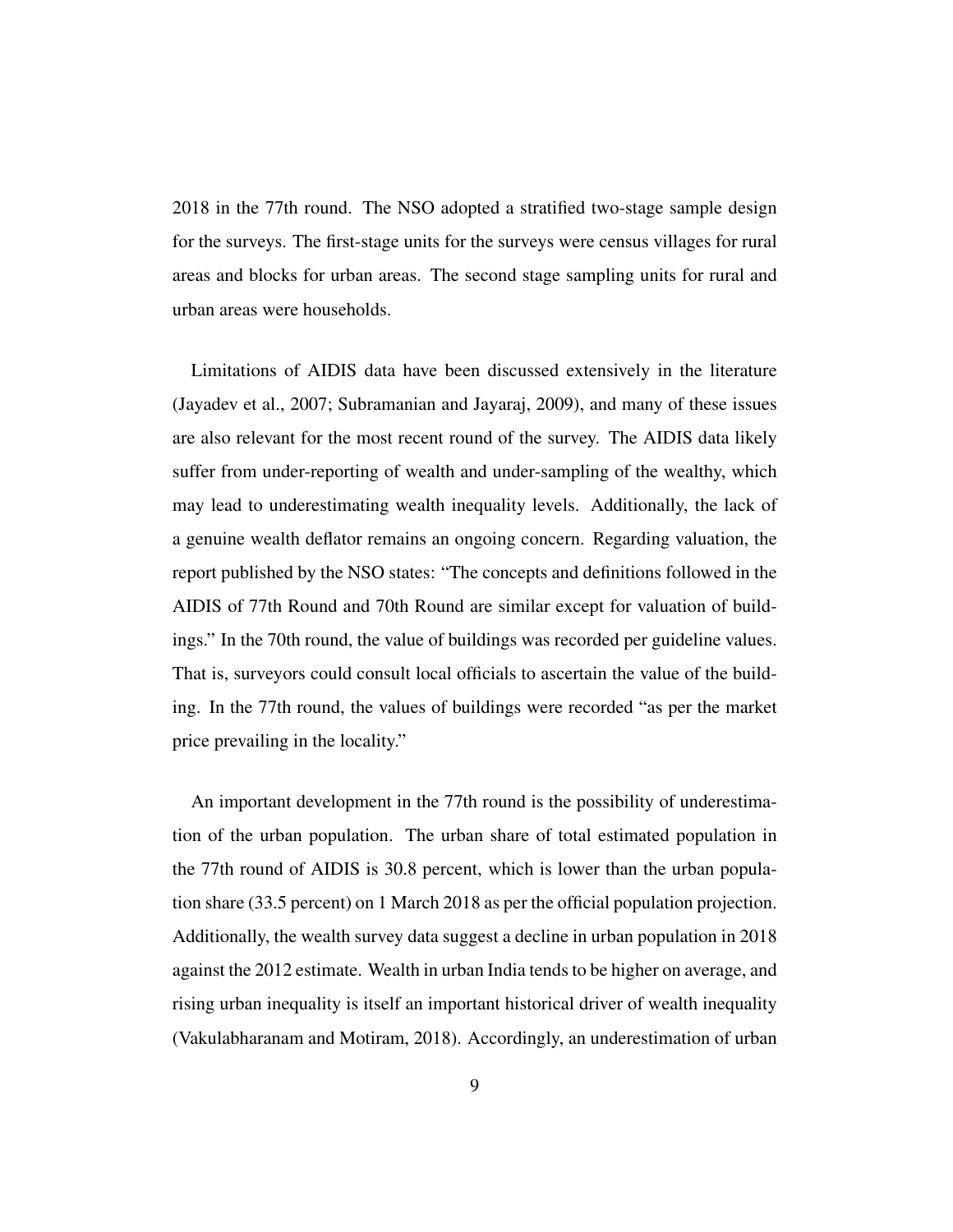population in the 77th round of AIDIS is likely to bias total wealth downwards in 2018.

#### 3.3 Distribution results from surveys

In most basic terms, the summary from the official surveys is: *wealth inequality in India declined between 2012 and 2018.* We estimated a decline of almost 5-6 Gini points with the Gini index estimated at 0.718 for 2012, and 0.661 in 2018. Strikingly, our estimates show that wealth per adult (in real terms) fell during this period. In 2012, average wealth per adult amounted to Rs 512,832, compared to Rs 457,070 in 2018; a drop of nearly 11 percent over six years. Lower inequality and wealth decline are only possible if these losses are concentrated among the upper classes – we analzye this hypothesis by constructing growth incidence curves (GIC) which track wealth growth<sup>5</sup> across the wealth distribution. Figure 1 presents our results. The vertical axis measures per annum growth rates in each decile, percentile or sub-percentile (within the Top 1 percent). Usually, increasing inequality shows up as a continuously rising GIC while inequality reduces when the curve is sloping down. We confirm the upper-class wealth loss hypothesis, with wealth growth being positive (though declining slightly) up to the 90th percentile and turning increasingly negative<sup>6</sup> going up to the 99.999th percentile. Wealth losses are particularly large within the top percentile, all the way up to the

 $<sup>5</sup>$ These curves are anonymous, that is, in the absence of longitudinal information on households</sup> we are unable to say if the same households occupy a particular ranking in 2012 and 2018.

 $6$ The sharpest decline occurs in the bottom decile  $(0-10)$  – the poorest became further indebted, with a 35 percent negative growth in their average wealth. However, the size of this debt is too small to make any significant difference to the distribution of wealth.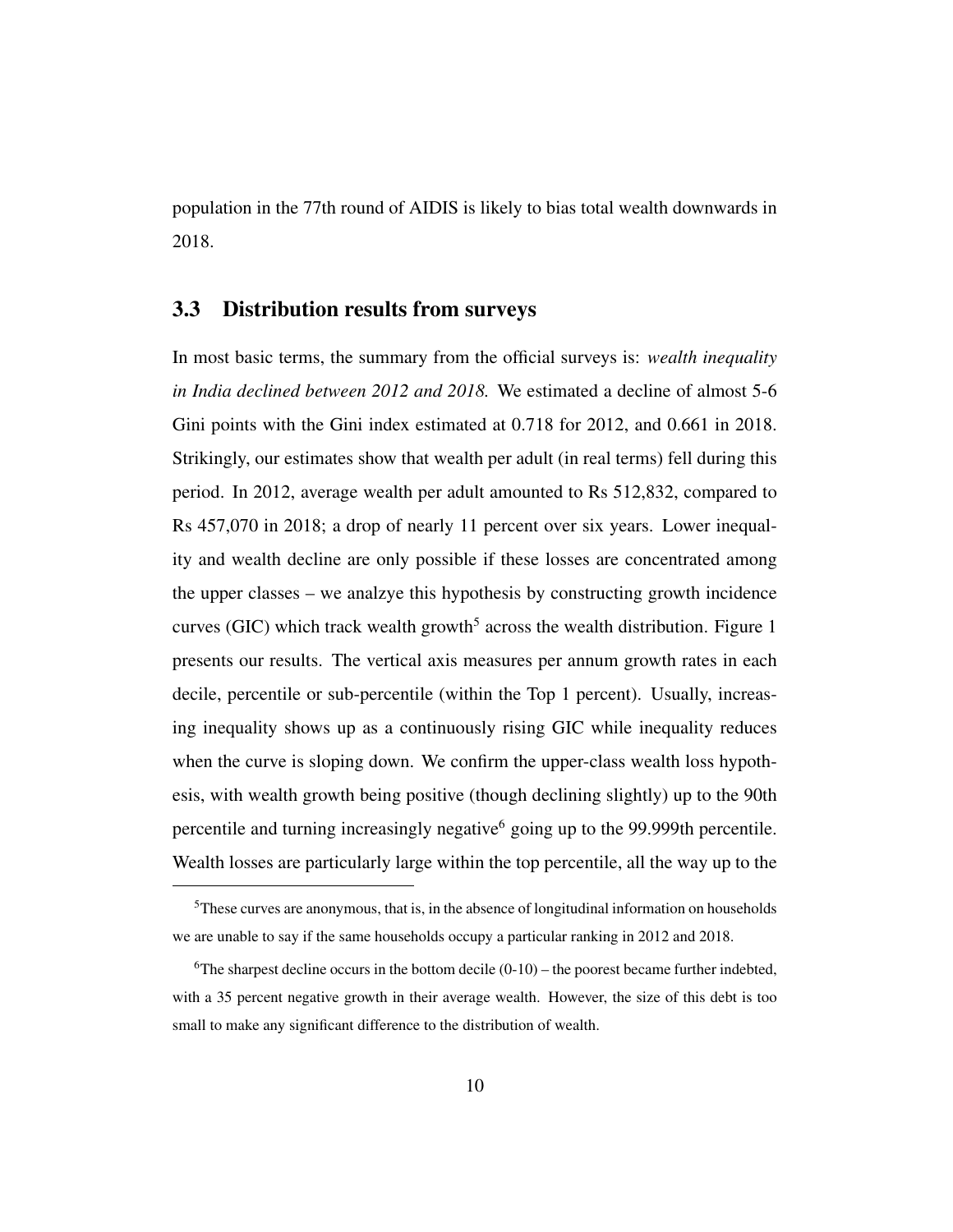super-rich (Top 0.001 percent), ranging 2 percent to nearly 16 percent per annum negative growth for intermediate fractiles.



Percentile (poorest decile to top 0.001%)

Figure 1: Wealth growth incidence calculated from official surveys.

#### 3.3.1 Distribution of wealth

Survey data for 2018 suggest that the Top 1 percent owned about 18 percent of the total wealth, the Top 5 percent owned around 39 percent, and the Top 10 percent owned around 52 percent. The survey data points to a seven-percentage point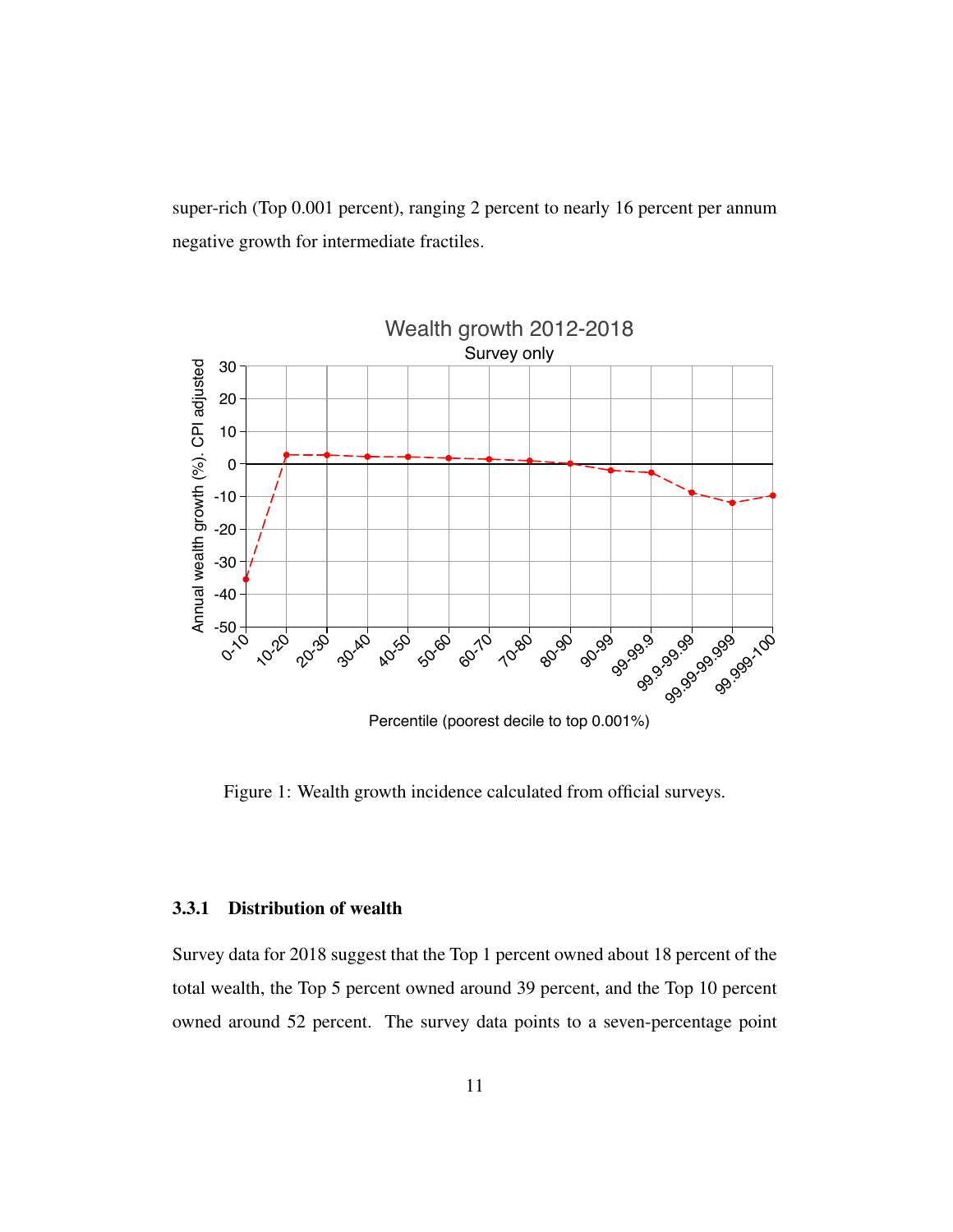fall in wealth share of the Top 1 percent and an eight percentage point fall in the wealth share of the Top 5 percent and the Top decile between 2012 and 2018. This is in sharp contrast to the results from earlier rounds of the wealth surveys, which show increasing concentration of wealth among the Top 10 percent Anand and Thampi (2016). The fall in wealth share of the Top decile is puzzling given other evidence of further consolidation among the rich in recent years.

#### 3.3.2 Composition of wealth

Survey data suggests that household wealth in India is largely dominated by real estate. The combined share of land and building in total assets was over 90 percent in both rounds of the survey. Financial assets (shares, mutual funds, deposits) accounted for 3.4 percent of total assets in 2012 and its share increased to 6.9 percent in 2018. The share of other production capital (livestock, agricultural machinery, non-farm business and transport equipment) remained close to 4 percent in both rounds. The share of debt in total household wealth increased marginally from 3.5 percent in 2012 to 4 percent in 2018. Table 1 shows the composition of household wealth by wealth groups. Real estate is the dominant asset class across groups. Metal is an important component of wealth for the bottom 50 percent, but not so much for the rich. The share of equity in total wealth for the Top 1 percent was only 0.2 percent in both rounds, perhaps indicating an underestimation of financial assets in the sample survey data. Household debt, as a proportion of total wealth, is much higher for the bottom 50 percent in comparison to other groups.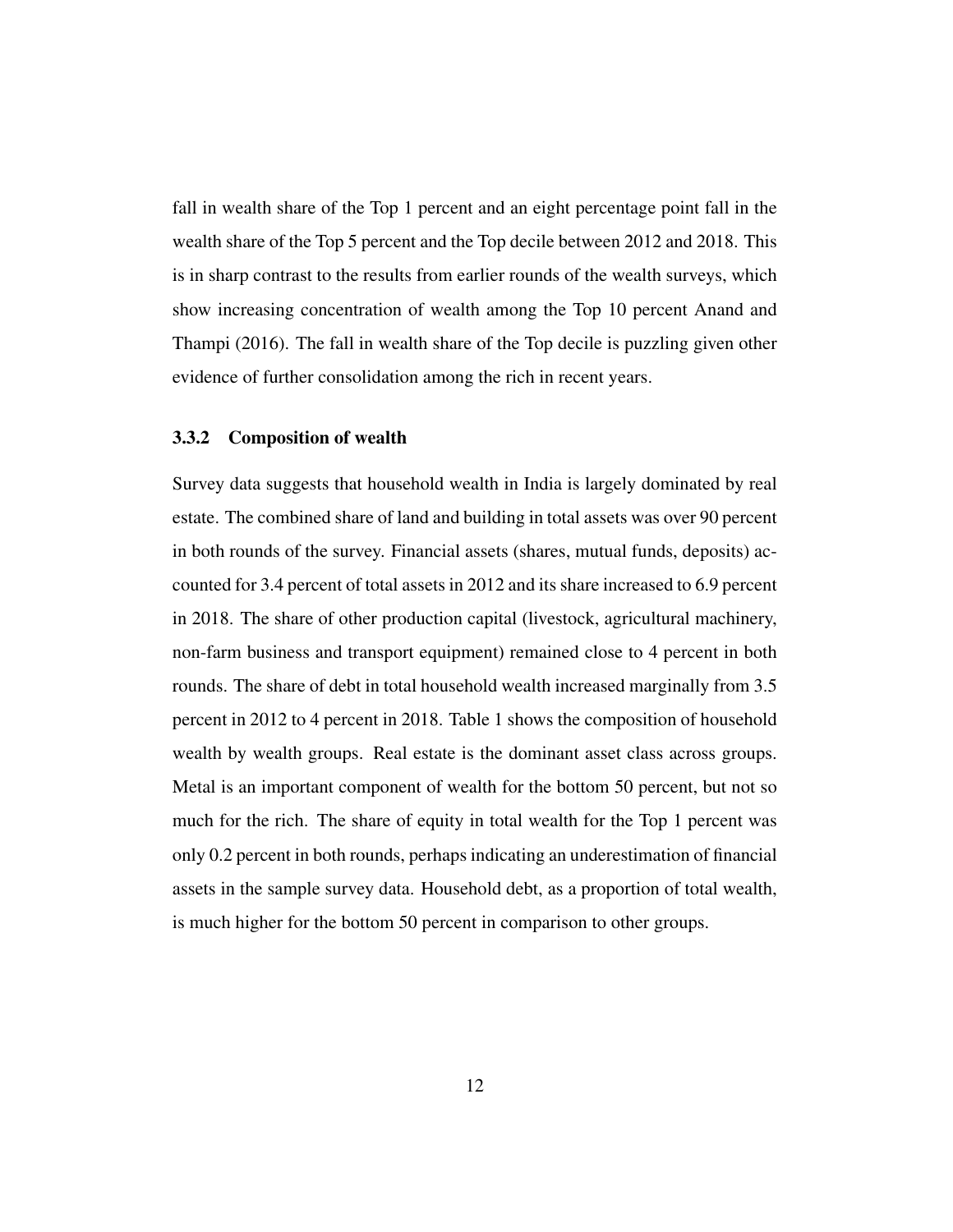| Year | Group    |      | Real Estate Production capital Equity |     | Other Fin | Metals | Debt    |
|------|----------|------|---------------------------------------|-----|-----------|--------|---------|
| 2012 | $0 - 50$ | 89.8 | 8.5                                   | 0.0 | 5.2       | 11.8   | $-15.5$ |
|      | 50-80    | 88.9 | 5.2                                   | 0.0 | 3.8       | 6.2    | $-4.1$  |
|      | 80-95    | 91.6 | 4.1                                   | 0.1 | 3.8       | 3.8    | $-3.3$  |
|      | 95-99    | 92.7 | 3.3                                   | 0.2 | 3.5       | 2.6    | $-2.2$  |
|      | 99-100   | 96.2 | 1.8                                   | 0.2 | 1.8       | 1.0    | $-1.0$  |
|      | Overall  | 92.4 | 3.8                                   | 0.1 | 3.3       | 3.8    | $-3.5$  |
| 2018 | $0 - 50$ | 89.1 | 8.1                                   | 0.0 | 9.3       | 9.5    | $-15.9$ |
|      | 50-80    | 87.7 | 4.6                                   | 0.0 | 7.7       | 4.5    | $-4.5$  |
|      | 80-95    | 90.7 | 3.7                                   | 0.0 | 6.2       | 2.7    | $-3.3$  |
|      | 95-99    | 91.2 | 3.2                                   | 0.1 | 6.3       | 1.7    | $-2.4$  |
|      | 99-100   | 91.8 | 2.4                                   | 0.2 | 5.8       | 0.8    | $-1.1$  |
|      | Overall  | 90.2 | 3.9                                   | 0.1 | 6.8       | 3.1    | $-4.1$  |

Table 1: Composition of wealth by wealth ranking. Rows sum to 100 percent. Reading: *In 2018, the bottom 50 percent of the adult population (ranked by net wealth) held 89 percent of its wealth in the form of real estate (land and buildings)*

#### 3.3.3 Decomposing wealth inequality: states, sector and caste

We decompose the Gini coefficient of wealth into between-group and withingroup components for states, sector and caste. This decomposition of Gini into between and within components produces an overlapping index when the subgroup wealth range overlaps. We focus on the between and within group components alone. The results of Gini decomposition presented in Table 2 show the relative contribution (percentage share) of between and within group components in total inequality. The within-group component accounts for a substantial amount of total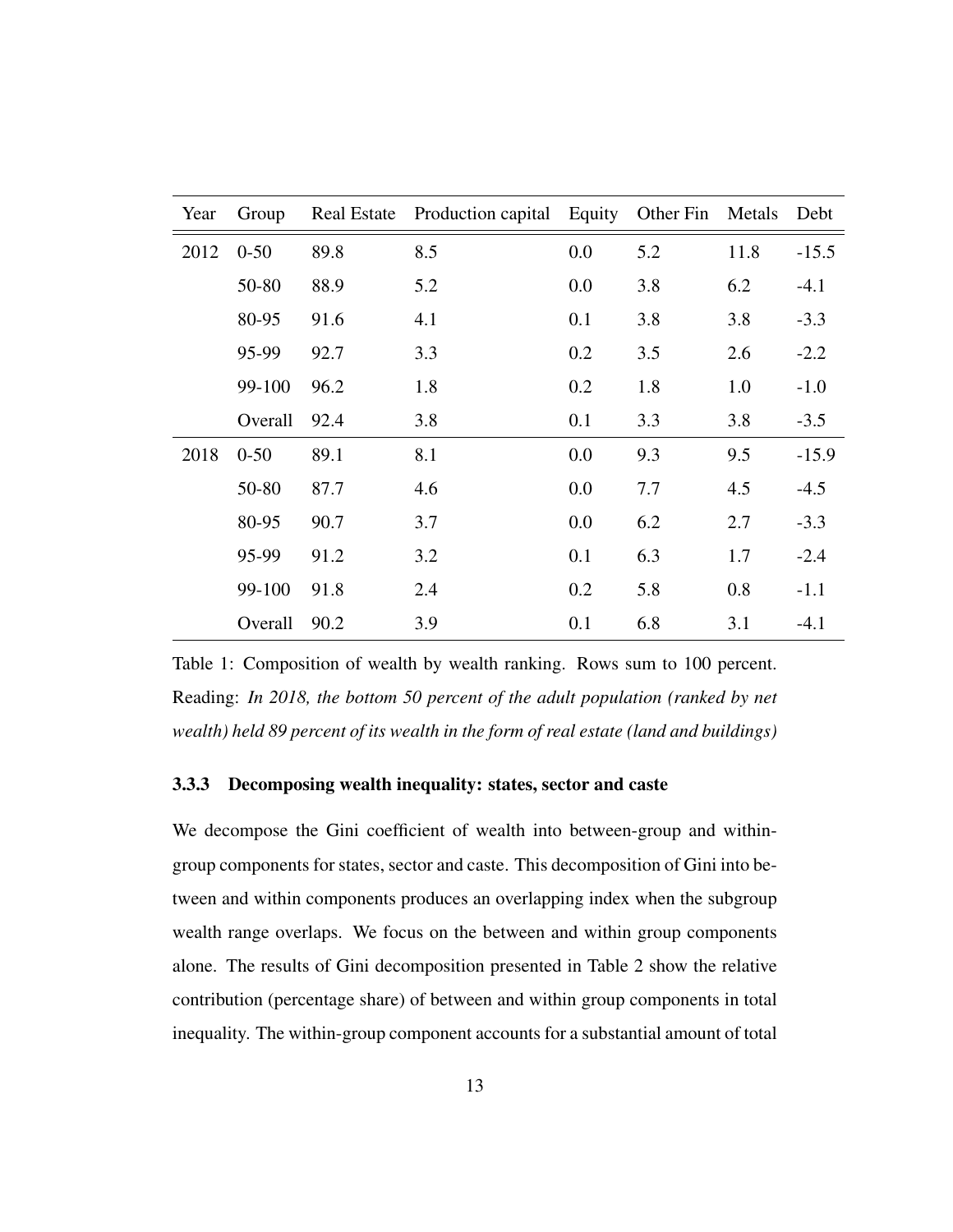inequality for all three decompositions. Between-caste inequality accounted for 9.5 percent of total inequality in 2012, which came down marginally in 2018. Between sector (rural/urban) inequality accounted for 4.5 percent in 2012 and came down further in 2012. Similarly, the between group inequality among states also reduced in 2018. The results of the decomposition analysis show there are significant heterogeneities within castes, rural and urban areas, and states, that are driving the overall wealth inequality.

|              |      |      | Year Within-group $(\%)$ Between-group $(\%)$ |
|--------------|------|------|-----------------------------------------------|
| Caste        | 2012 | 90.5 | 9.5                                           |
|              | 2018 | 91.1 | 8.9                                           |
| Sector 2012  |      | 95.5 | 4.5                                           |
|              | 2018 | 97.2 | 2.8                                           |
| <b>State</b> | 2012 | 89.0 | 11.0                                          |
|              | 2018 | 92.7 | 7.3                                           |

Table 2: Gini decomposition. The residual due to overlap has been excluded

# 4 Reduction in wealth..or underestimating the rich?

Do redistributive policies explain the destructive equalization of wealth? Remember, our wealth estimates are pretax; so the leveling of wealth for the upper class cannot be explained as redistributive taxation. Public policy in India has largely avoided delving into the issue of wealth inequality (Shetty, 2018). In fact, if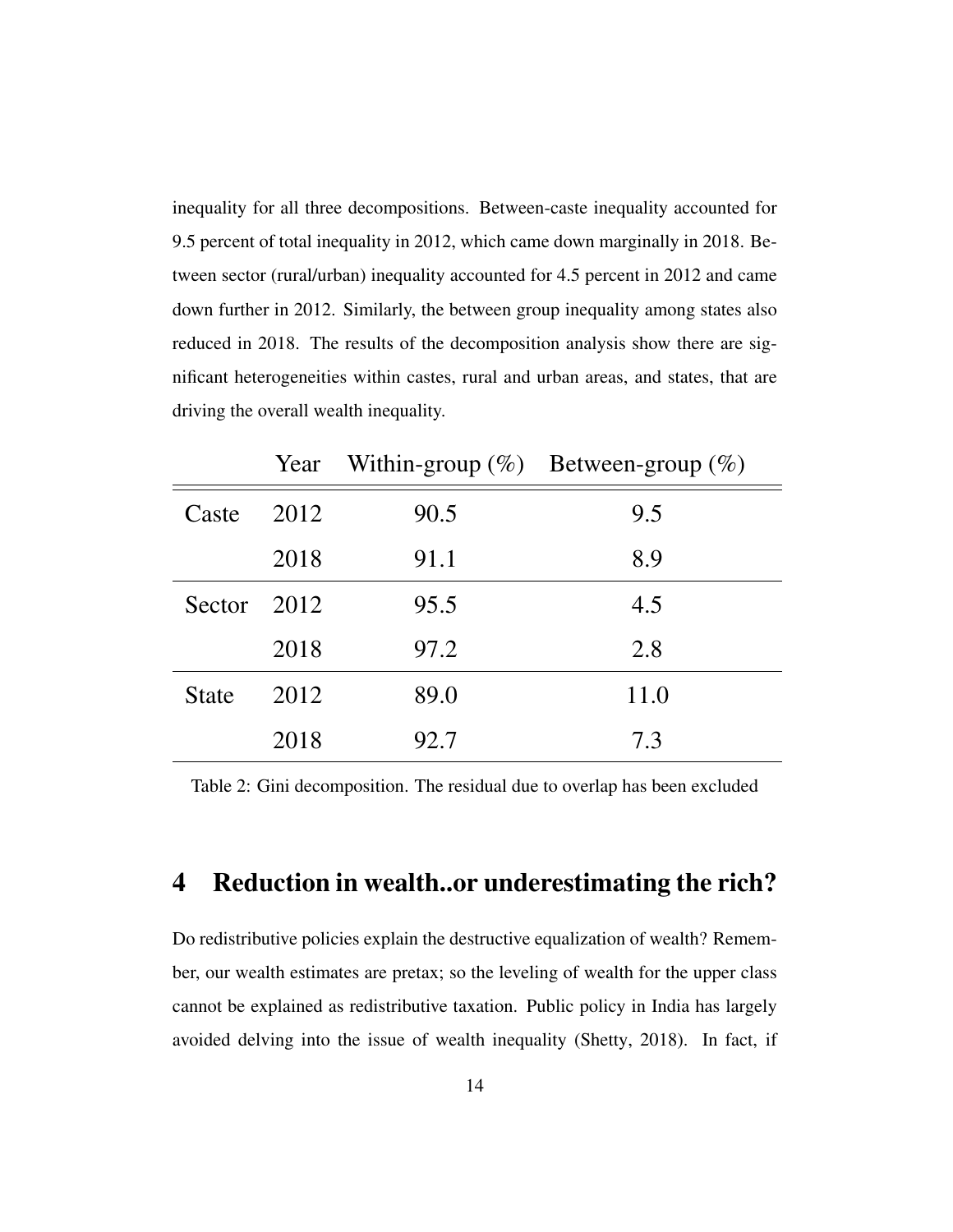|          | (1)         | (2)                | (3)    | (4)    | (5)       | (6)   |
|----------|-------------|--------------------|--------|--------|-----------|-------|
|          | Real estate | Production capital | Equity | Metals | Other Fin | Debt  |
| 2012     |             |                    |        |        |           |       |
| $0 - 50$ | 6.756       | 15.42              | 1.896  | 21.54  | 10.87     | 30.89 |
| 50-80    | 17.72       | 25.16              | 2.978  | 29.79  | 21.17     | 21.84 |
| 80-95    | 27.43       | 29.65              | 12.62  | 27.49  | 31.64     | 26.55 |
| 95-99    | 21.39       | 18.06              | 41.24  | 14.42  | 22.33     | 13.67 |
| 99-100   | 26.70       | 11.71              | 41.27  | 6.761  | 13.99     | 7.059 |
| 2018     |             |                    |        |        |           |       |
| $0 - 50$ | 8.782       | 18.27              | 1.585  | 26.83  | 12.19     | 34.40 |
| 50-80    | 21.71       | 26.05              | 4.954  | 31.72  | 25.39     | 24.52 |
| 80-95    | 30.31       | 28.24              | 11.47  | 25.77  | 27.84     | 24.38 |
| 95-99    | 20.57       | 16.29              | 24.46  | 10.94  | 18.90     | 12.03 |
| 99-100   | 18.62       | 11.14              | 57.53  | 4.737  | 15.67     | 4.669 |

Computed from survey data only

Table 3: Share in total assets by wealth ranking. Columns sum to 100 percent. Reading: *In 2018, the bottom 50 percent of the adult population (ranked by net wealth) owned 1.584 percent of total equities in India.*

anything, direct taxes on Indian wealth were abolished in 2015 after becoming effectively defunct for several decades. The general direction of tax policy in India since the mid 1980s has been pro-rich, with previous tax codes on inheritance, wealth and Top incomes, either dismantled or reduced via lower Top marginal rates (Kumar, 2020). We rule out redistribution through taxation.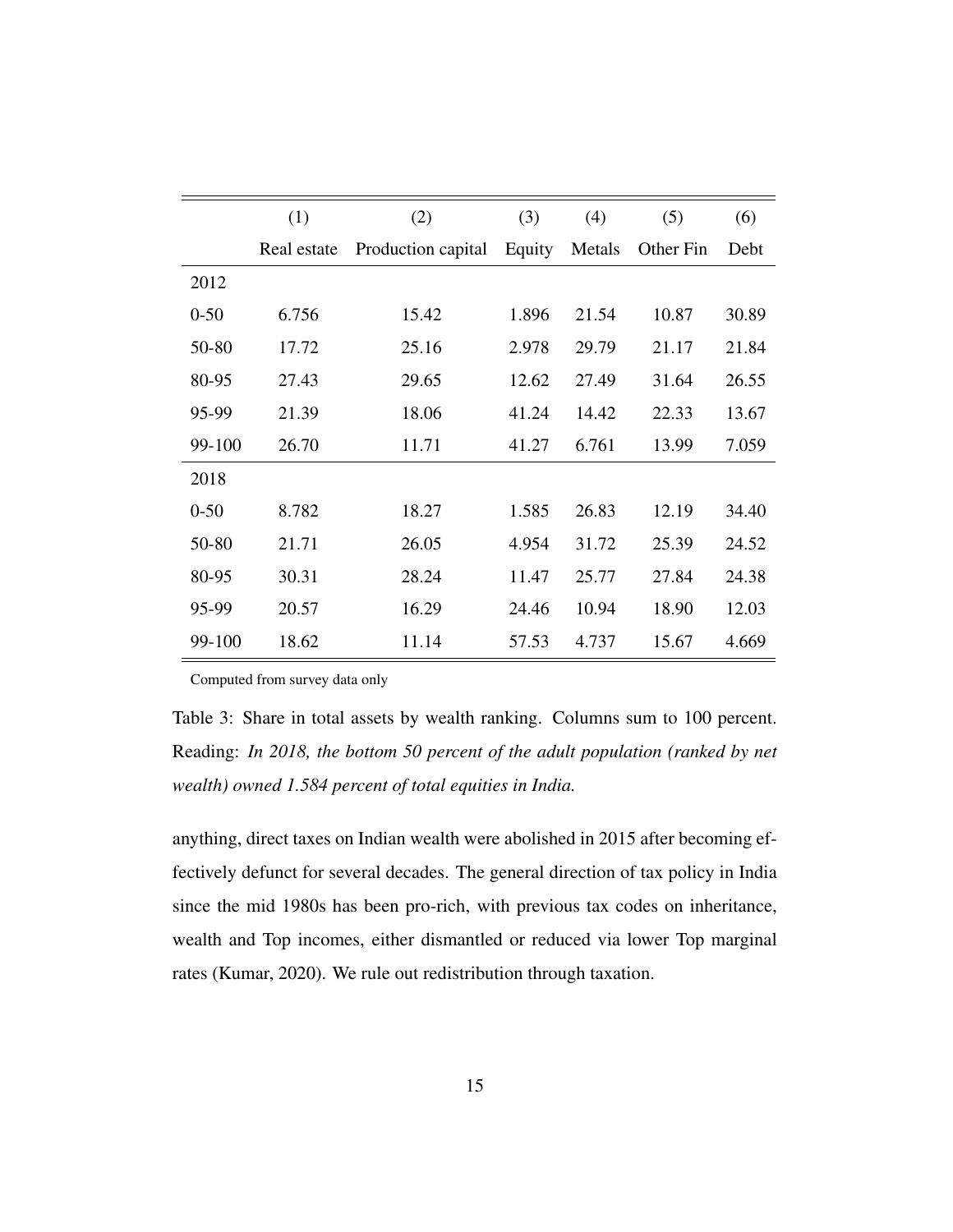A second possible explanation of reduction in Top wealth shares is asset price collapse, especially in the asset held by the rich. As we showed in Table 3, equities are concentrated among the rich, and precious metals like gold and silver are held more prominently by the rest of the distribution – especially, below the 90th percentile. For a price based explanation, we should expect a divergence between gold/silver and equity prices, with the former going up. What we see, over 2012- 2018, is in fact the opposite. Figure 2 shows that equity prices went up by 40 percent in real terms (2012=100), while gold and silver prices (real) went down by a factor of 25-50 percent. Therefore, prices speak to the opposite – a decline in asset prices for the poor and an increase in asset prices for the rich.

Another possible explanation is the phenomena of "elite distress" – that is, a hostile environment for the broad upper class, which is reflected in wealth losses. We have some evidence, based on investigative reporting, which also has some basis in the economic environment. There was a noticeable slowdown in economic growth after an incubation period following the 2008 financial crises. These effects took the form of a credit crises in the financial sector (especially infrastructure banks), partly provoked by a downturn in global economic conditions (Subramanian and Felman, 2019). As a result, the balance sheets of prominent businesses which relied on credit became insolvent and incidences of default increased. Several ultra-rich Indians began to exit the country; some visible industrialists left to escape prosecution for defaulting, while others left for more lucrative destinations to park their wealth. For instance, two prominent businessmen – Nirav Modi and Vijay Mallya, worth billions of dollars, both escaped India around this period, to avoid repayments to banks. More reasons offered include politi-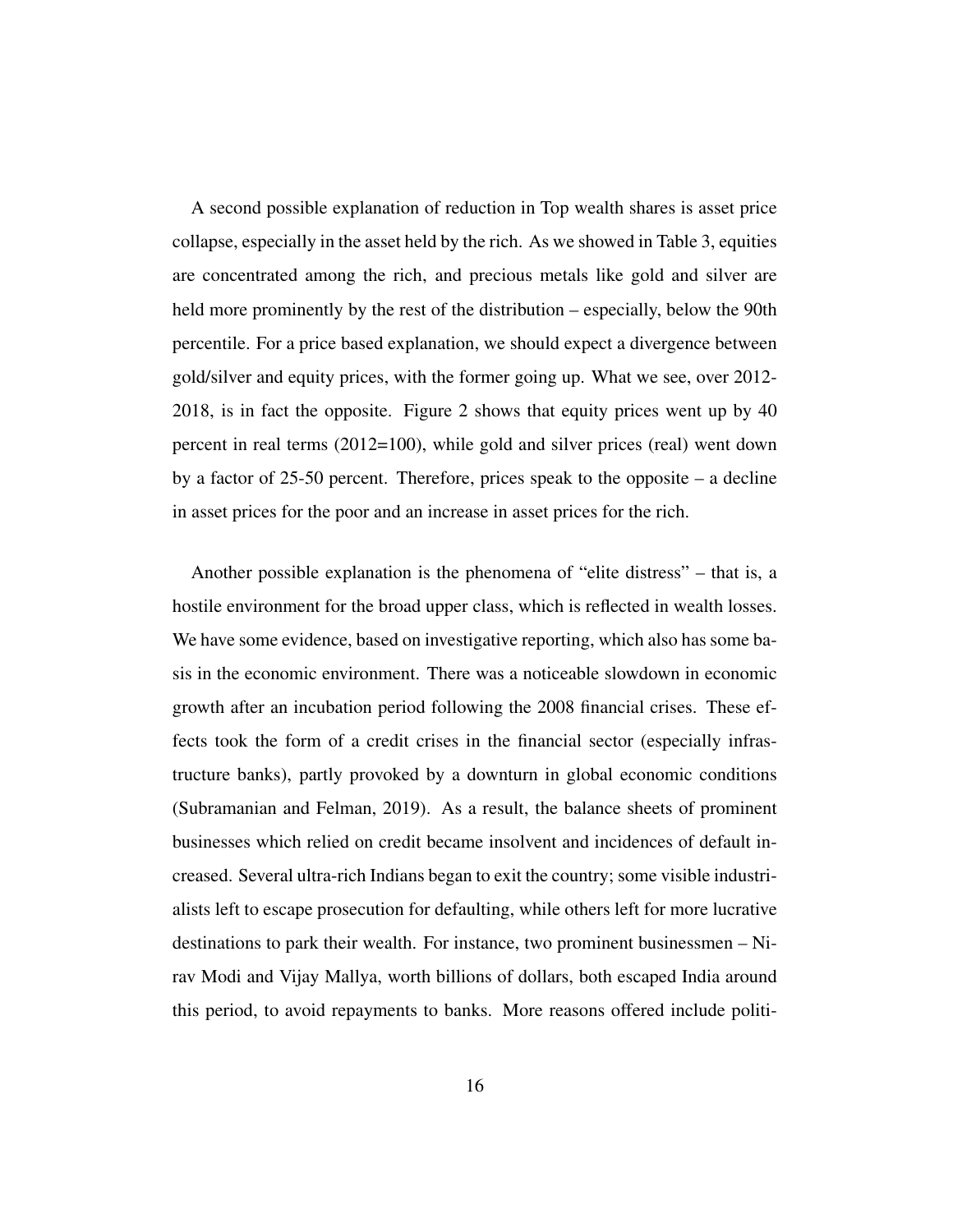

Figure 2: Price indices of metals and equities

cal vendettas and crackdowns on illicit wealth. Modi and Mallya were prominent figures, and made the news but the effect was pronounced across the "dollar millionaire" class with India accounting for the largest population of high net worth individuals emigrating abroad<sup>7</sup> between 2014 and 2018.

<sup>&</sup>lt;sup>7</sup>India produced the largest number of elite migrants after 2014. For example, Morgan Stanley estimated that 2.1 percent of India's "dollar millionaires" left in 2017 alone (double the figures for China). See https://www.businesstoday.in/latest/economy-politics/story/at-least-23000-dollarmillionaires-have-left-india-since-2014-report-247217-2018-03-20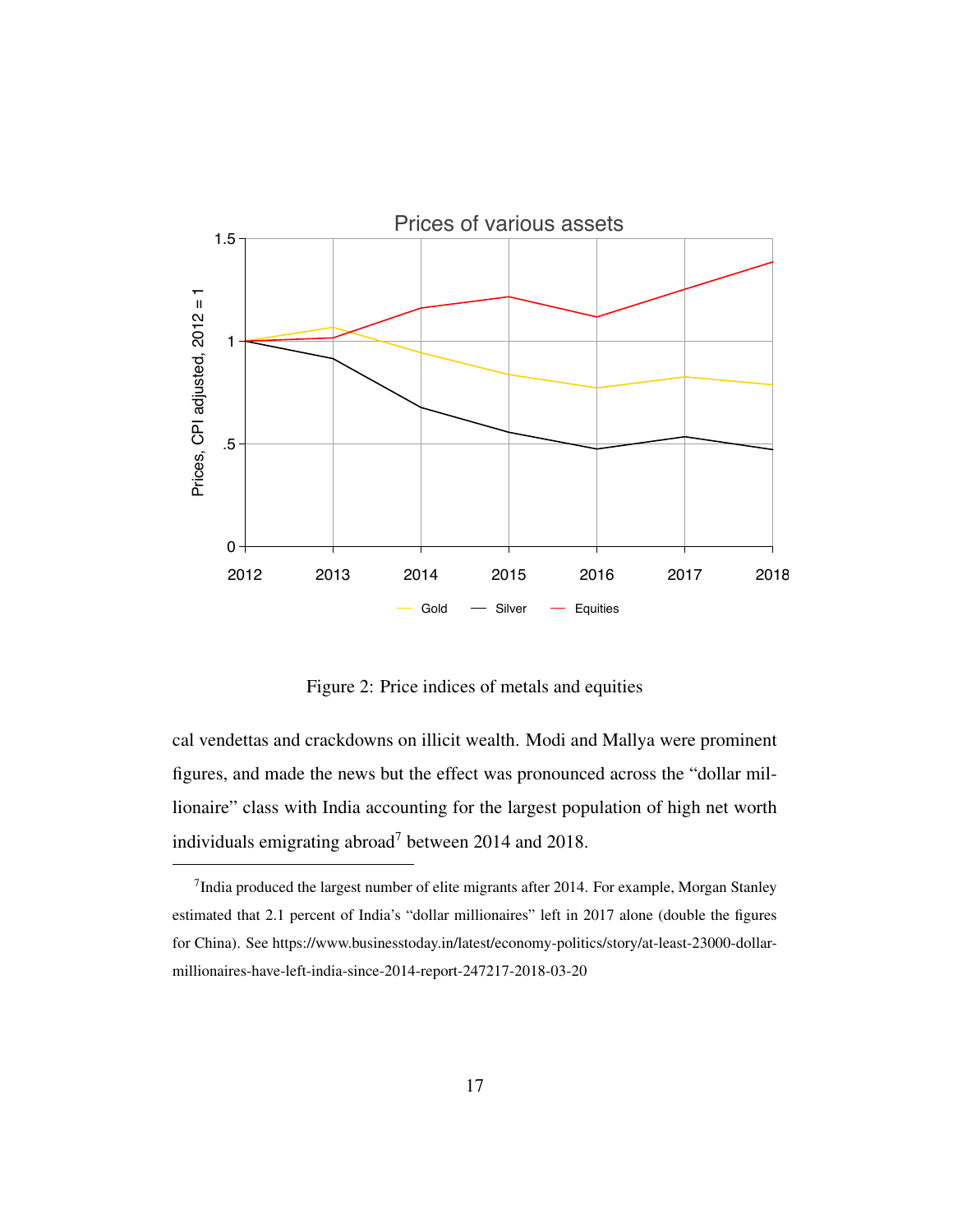An exit of the rich to foreign countries rationalizes at least some of the losses in wealth shown in the upper part of the distribution, which was shown previously in Figure 1. If some of the upper tail vanishes, then new entrants to these positions would be Indians who would not have been as rich in the first place. However, anecdotes alone do not justify the universality of elite distress. The news media also featured regular instances of large corporate acquisitions, market capitalization and consumption of luxury goods and services. For example, the spending of India's richest individual (Mukesh Ambani<sup>8</sup>) on a wedding<sup>9</sup> made international headlines.

The point is that to rationalize the rise or fall of the elite classes, we need to verify trends in time using systematic evidence. Here, we are helped by the fact that the prominence of the rich makes them a topic of curiosity in popular rankings. Based on such named estimates of wealth, we are able to assess the length of the upper tail and compare it to official survey evidence. Do the surveys accurately capture the net worth of the richest? The answer is basically no. For example, in 2018, Mukesh Ambani (the richest man in India) was worth Rs 2,560 billion. The survey shows that the highest ranked Indian is worth only (sic) Rs 244 million. Such discrepancy is not unusual because sampling strategies like topcoding, under-reporting as well as high rates of nonresponse among the rich

<sup>8</sup>https://fortune.com/2018/07/13/asia-richest-man-mukesh-ambani/

<sup>&</sup>lt;sup>9</sup>See "Must Reads: India's richest man throws the wedding to end all weddings, with Beyonce and Hillary in attendance" LA Times, Dec 13, 2018. https://www.latimes.com/world/la-fg-indiaambani-wedding-20181213-story.html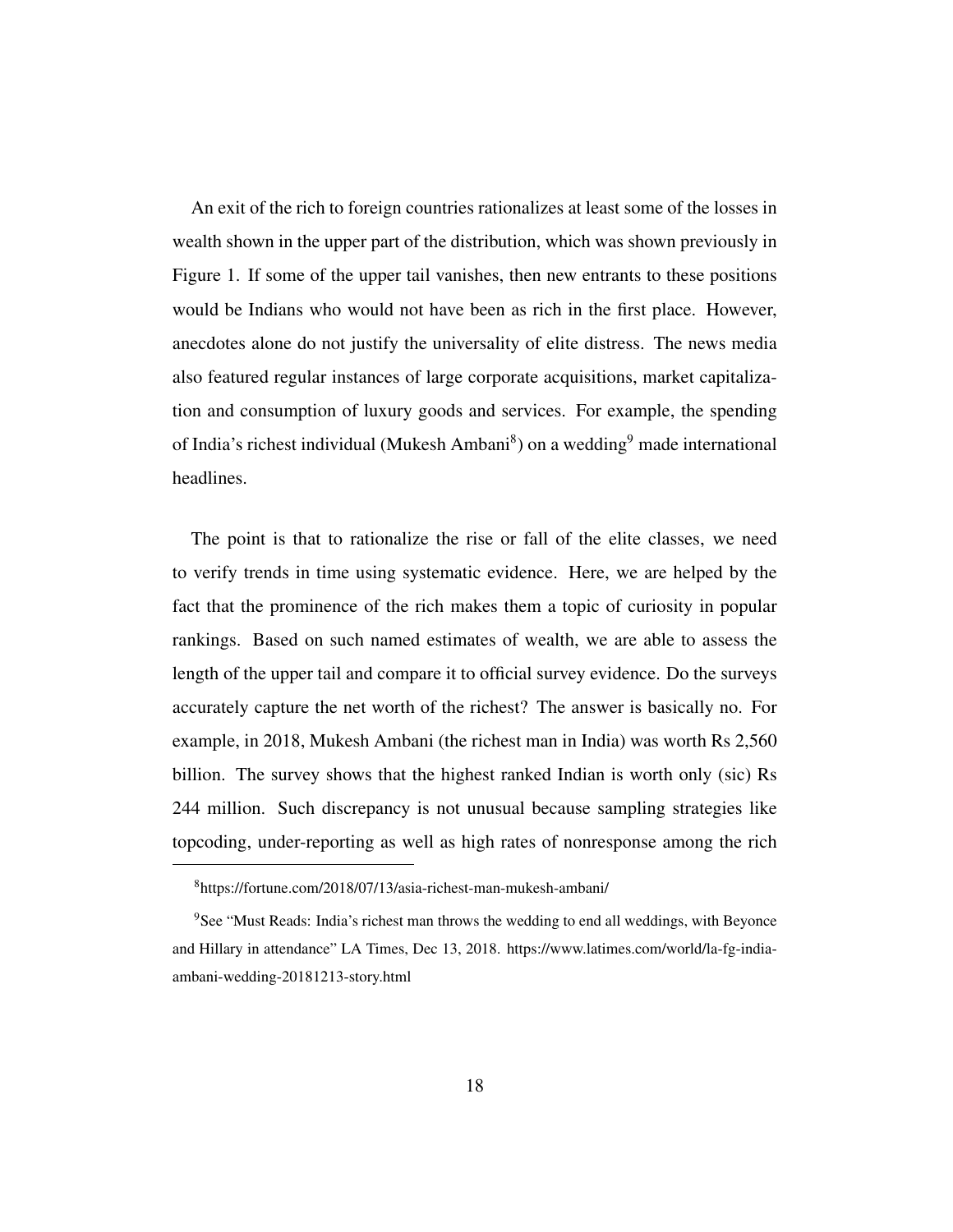misrepresent<sup>10</sup> the wealthy anyway. What is concerning, from a statistical sense, is the amount of wealth that is potentially missed when the gap is so large. Wealth is by its nature concentrated and distributed at the top with a fat-tailed power law (Sinha, 2006). The upshot is not that the survey underestimates the richest, but that the size of wealth in the extreme upper tail is crucial in determining the mean and variance of the distribution of wealth in the first place (Mandelbrot and Taleb, 2010). Without the actual rich, there is little we realistically know about wealth.

#### 4.1 Correcting wealth using rich lists

To account for the missing upper tail, we combine data from the survey with unit level wealth estimates in named *rich lists* for 2012 and 2018. Our methodology is in keeping with a new tradition amongst economists interested in computed top wealth shares in countries<sup>11</sup> with imperfect survey data. The main advantage<sup>12</sup> of these lists is that they give us at least some idea about the actual super-rich, who because of their influence and positioning are prominent enough to be nonanonymous anyway. Using public knowledge of their holdings, and interviews, publishers estimate a dollar value of their net worth. For India, Gandhi and Walton (2012) produced a series on billionaire wealth using Forbes lists for the 1990s and

 $10$ Some surveys like the US Survey of Consumer Finances uses strategies like oversampling tax returns to fill this gap. Some issues on this topic are discussed in Bricker et al. (2016)

 $11$  For example, Novokmet et al. (2018) used rich lists to supplement survey data for Russia; Piketty et al. (2019) did the same for China

<sup>&</sup>lt;sup>12</sup>There are shortcomings to this method too. Atkinson (2006) cites the extent of public knowledge, valuation of assets like art, visibility of assets versus debt and citizenship. In response, newer lists have become more transparent to improve the quality of rich lists.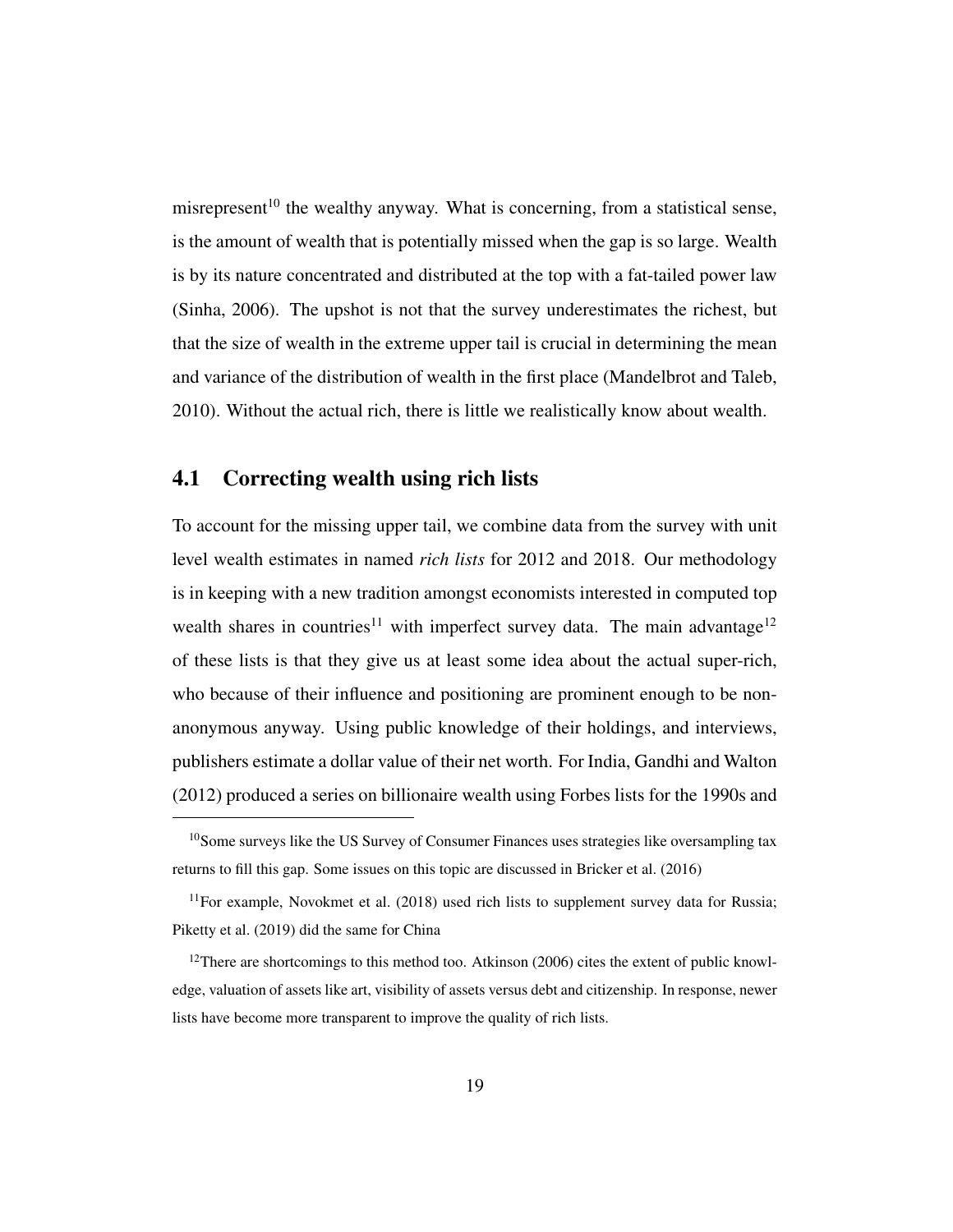2000s. Sinha (2006) used a similar list (Business Standard) to fit a power law. Bharti (2018) used 15-46 members on the Forbes to correct the upper tail of the 2002 and 2012 wealth survey.



Figure 3: Scatter of rank and wealth (2012 prices) for the super rich computed using Forbes and Hurun rich list

We collected lists of named top wealth holders for 2012 and 2015-2018 from various websites that publish this information. Our list for 2012 was downloaded from Forbes Magazine's website and for 2015-2018, we web-scraped the Hurun India rich list. Forbes has a long history of ranking the richest individuals but recently Hurun has entered the luxury publication market and produces larger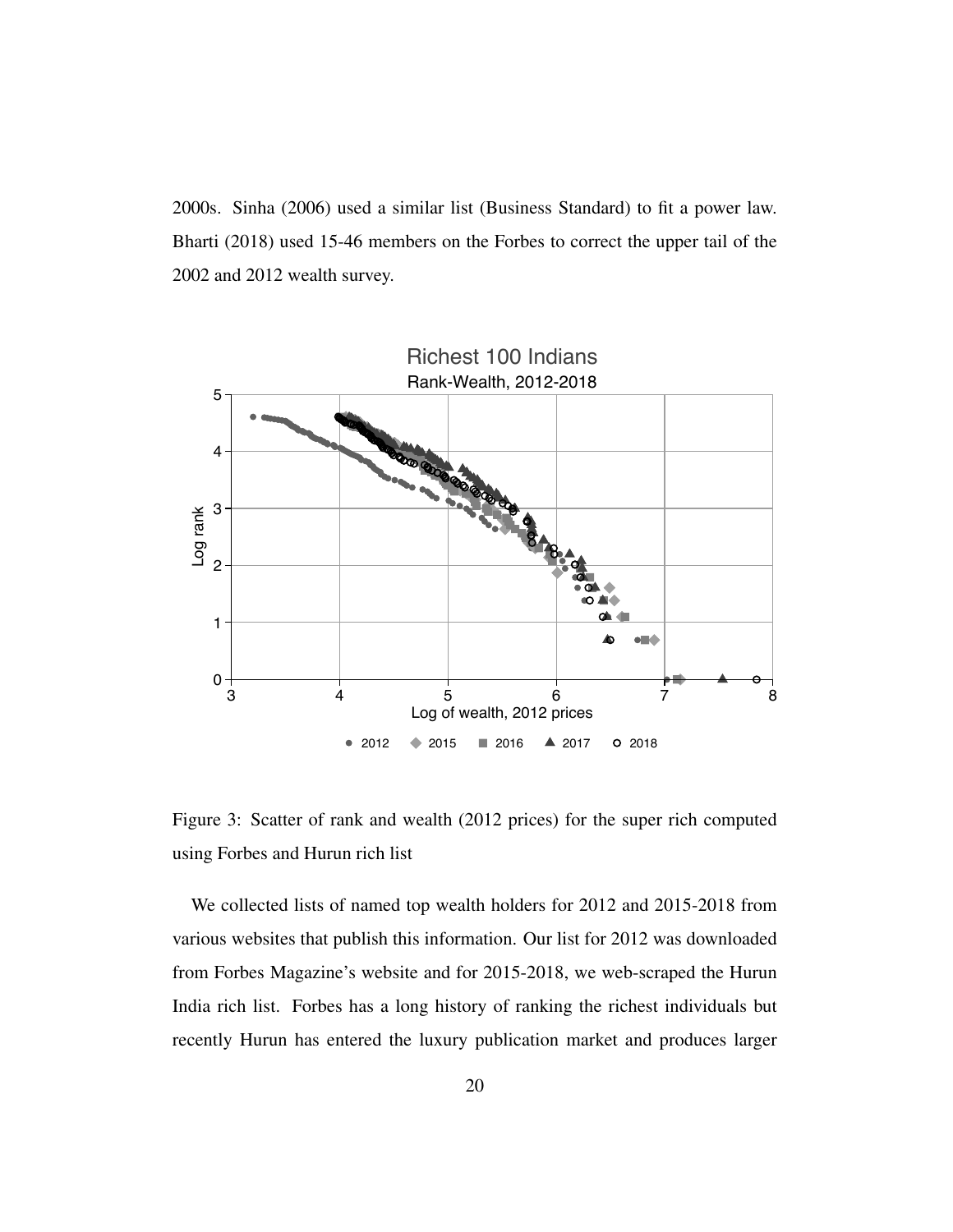rich lists for their upscale clientele. To our knowledge, these data on the rich contains the largest annual number of observations (numbering in the hundreds) for India. We converted all dollar amounts using annually averaged exchange rates and adjusted nominal wealth using CPI. A sample from our list is presented in Figure 3, showing the rank-wealth scatter of the richest 100 Indians. This plot confirms a power law relationship ( $R \propto w^{-a}$ ) between rank ( $R$ ) and wealth (w); a well known statistical regularity in the wealth distribution. Accordingly, on a loglog scale, the data should collapse linearly (log  $R \propto -a \log w$ ), with slope  $-a$ . We note a horizontal shift in the data in time, both for the full set of observations, and the 100th ranked wealth holder. The implication is thus that the members of this list became significantly wealthier between 2012 and 2018.

An important feature of the rich list is that it reestablishes the relationship between the wealthy and the stock market. Although not all members of the superrich own equities in publicly listed companies (though most do), much of their wealth is held in shares of large corporations. Figure 4 shows the evolution of average wealth for the richest 100 Indians moves in sync with stock market capitalization (normalized against GDP). In 2012, the average wealth of the 100 richest was approximately Rs 125 billion. Following the market, this number swelled to nearly Rs 200 billion in 2017, before declining slightly to Rs 180 billion in 2018. This association shows that surveys miss important dynamics at the top, especially the correlation between equity prices and wealth.

How far apart are the rich lists, in scale, to the upper tail of the survey? To test these differences, we compared our rich list data against the Top 5 percent of samples from the survey, ranked on wealth and with sampling weights applied to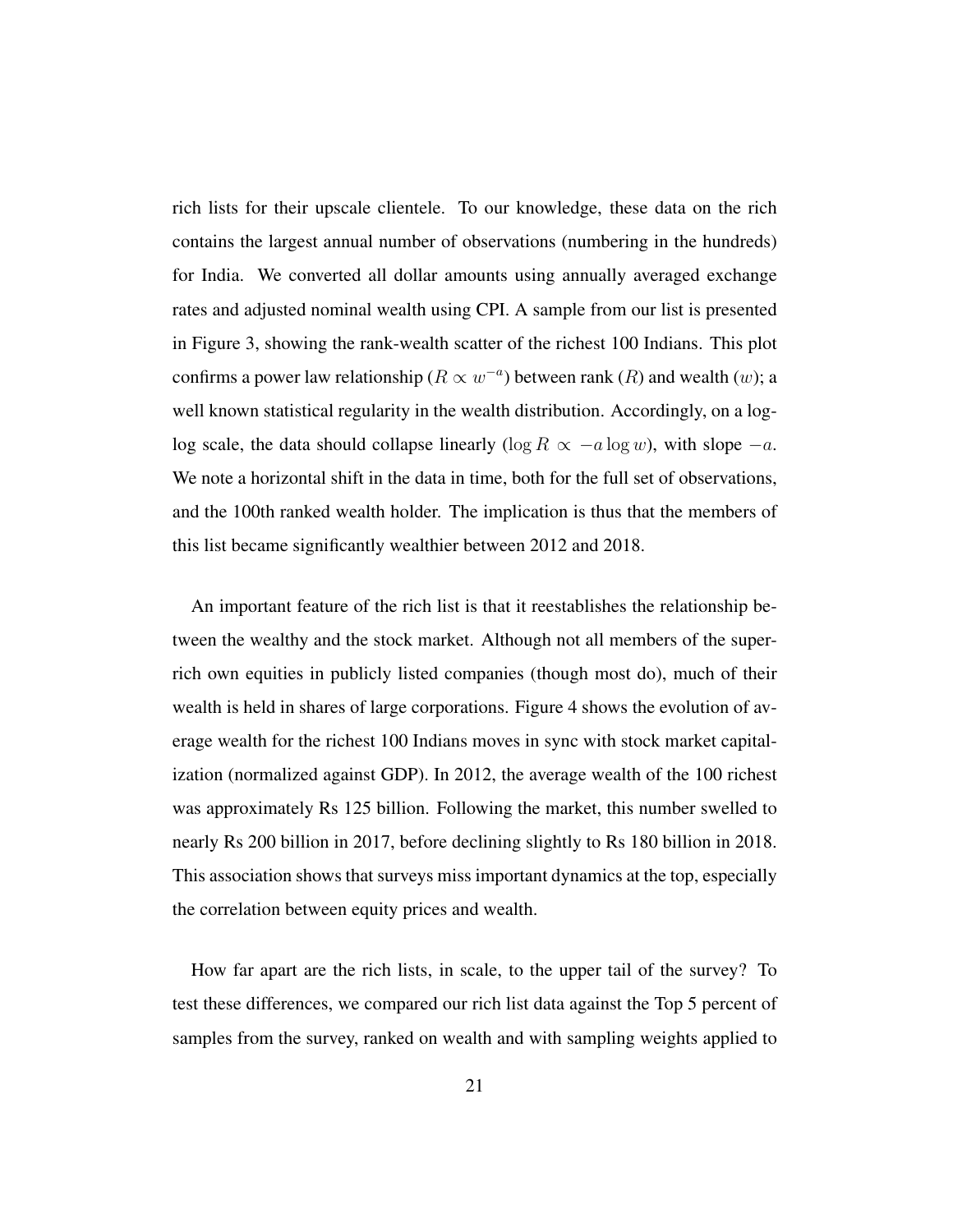

Figure 4: Average wealth of the Top 100 richest Indians versus stock market capitalization, 2012-2018

scale to adult population. On these data, we ran the regression:

$$
\log rank_i = b_0 + b_1 \log wealth_i + u_i \tag{3}
$$

Where the coefficient  $\hat{b}_1$  in Eqq 3 estimates  $-a$  in the linearized power law relationship given by  $\log R \propto -a \log w$ , with lower absolute values implying thicker upper tails, and therefore more inequality within the sample. Table 4 shows our results; both datasets agree very well with the power law ( $R^2 > 0.97$ ). In both years, 2012 and 2018, we get significantly lower estimates of  $b_1$  for the rich list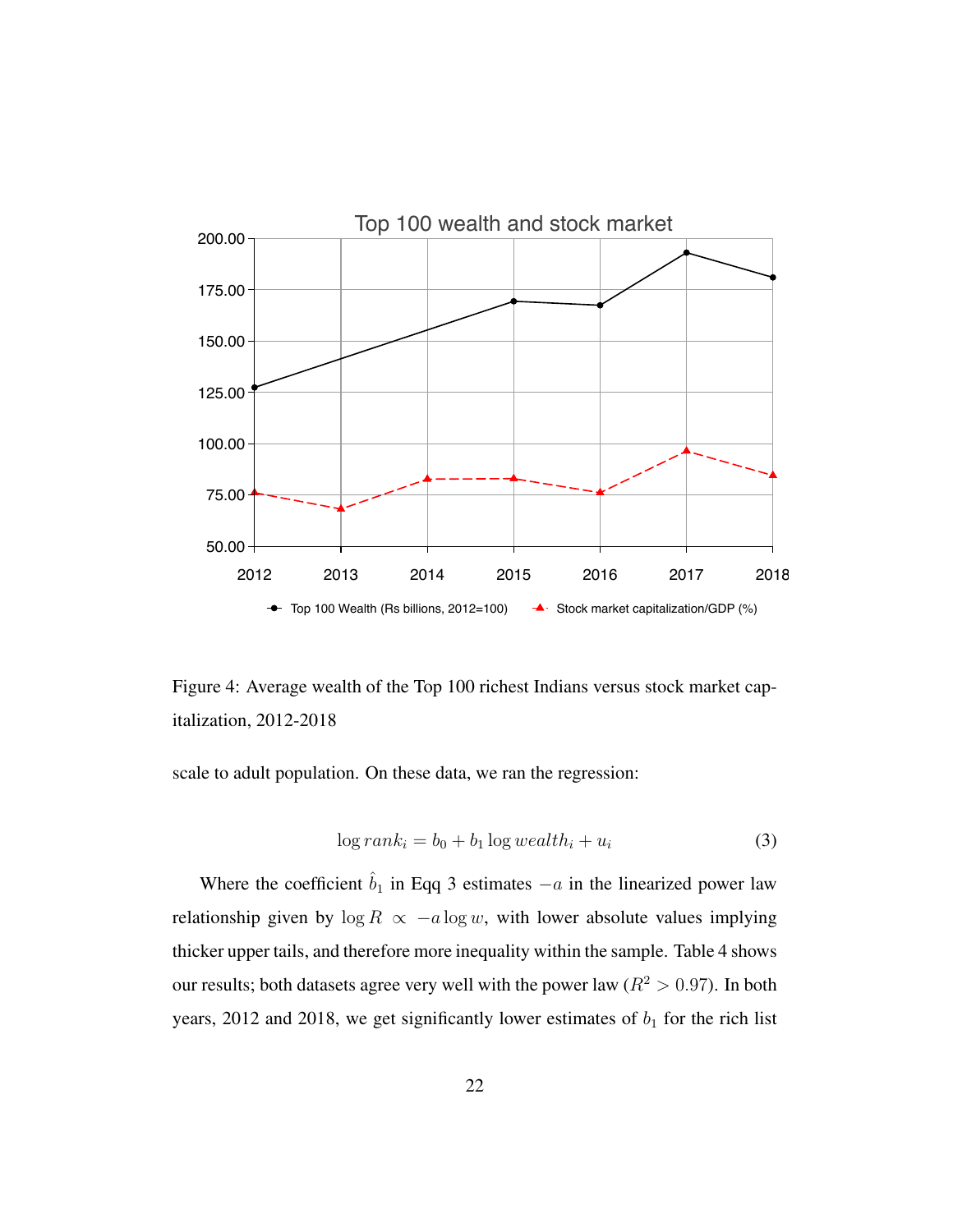(1.04 and 0.90) compared to the survey upper tail (1.66 and 1.80). Naturally, comparing a list of billionaires will produce different tails than the survey but the key distinction we observe is that *the survey shows a reduction in inequality within the upper tail, while the rich list suggests the opposite.* We know already that the wealth on the rich list is a significant amount – more than 8 percent of total wealth on the survey in 2018.

|                     | (1)          | (2)         | (3)            | (4)            |
|---------------------|--------------|-------------|----------------|----------------|
|                     | Survey, 2012 | Survey 2018 | Rich list 2012 | Rich list 2018 |
| Log wealth          | $-1.66***$   | $-1.80***$  | $-1.04***$     | $-0.90***$     |
|                     | (0.01)       | (0.00)      | (0.04)         | (0.01)         |
| Constant            | $32.84***$   | $34.77***$  | $29.72***$     | $26.82***$     |
|                     | (0.11)       | (0.06)      | (0.94)         | (0.33)         |
| <b>Observations</b> | 5000         | 5000        | 100            | 831            |
| Adjusted $R^2$      | 0.998        | 0.999       | 0.977          | 0.963          |

Standard errors in parentheses

Sampling weights used

\*  $p < 0.10$ , \*\*  $p < 0.05$ , \*\*\*  $p < 0.01$ 

Table 4: Power-law formula fitted to upper tails of survey and rich-list data separately. Wealth adjusted for inflation between 2012 and 2018

A straightforward corollary of these additional data is that the upper tail would be longer and wealth concentrated in the tail would increase if the rich list was appended to survey data. Importantly, we are interested in observing if the coefficients on the upper tail decline (inequality in the upper tail increases) once both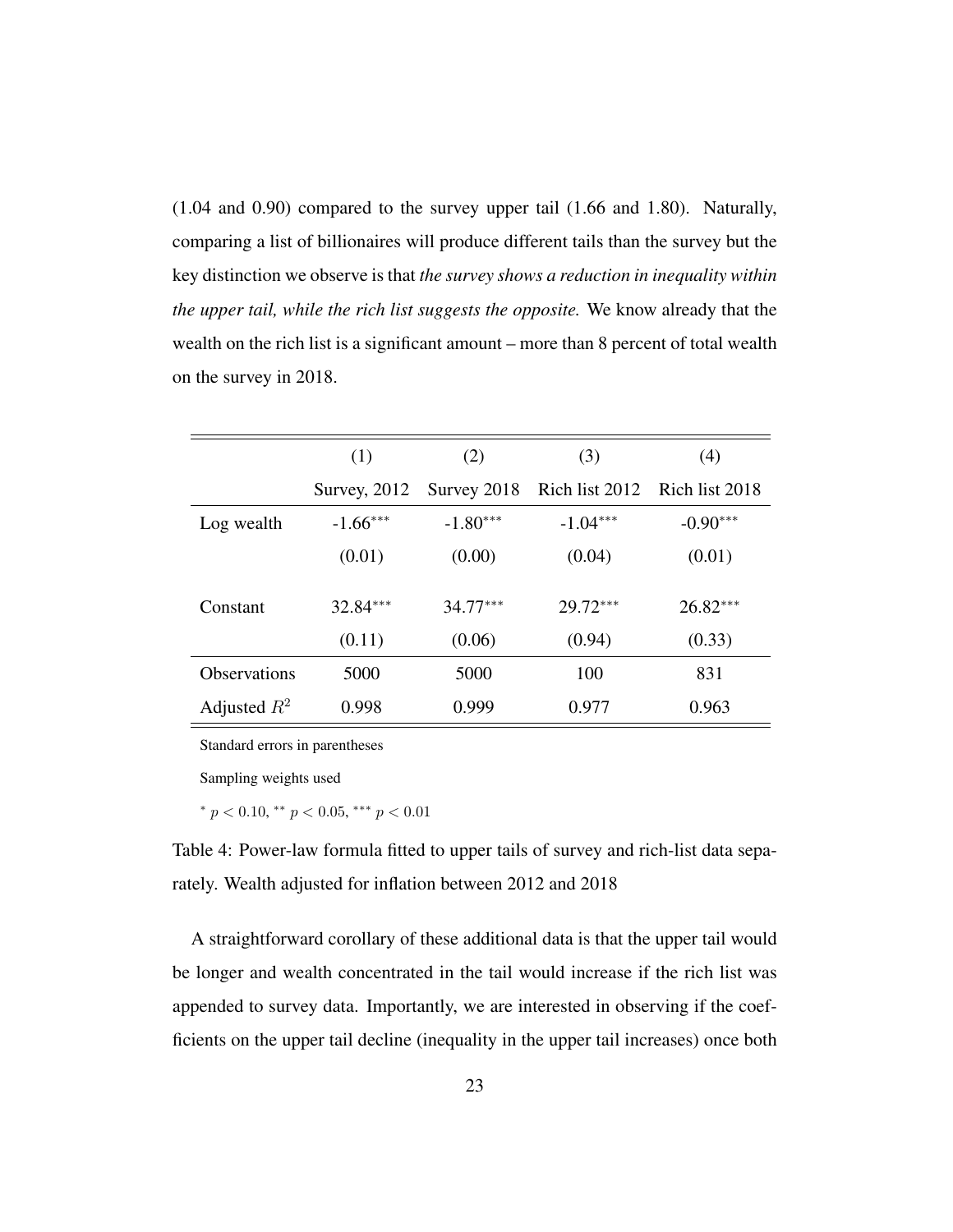data are combined. We analyzed these implications by running the regression on Eqq 3 again, but this time on the upper tail of the appended<sup>13</sup> dataset. Table 5 shows our results; once again the fit is good, but we obtain estimates of  $b_1$  which are smaller in absolute value than the survey alone. For example, in a larger sample mix for 2018 (column 2), we get  $\hat{b}_1 = -1.10$  compared to the original 1.80 in the survey, by itself. The combination retains the decline in  $b_1$  shown earlier; thus our combined dataset shows that inequality within the rich increased over 2012-2018.

With changes due to inclusion of the richest Indian apparent, we re-estimated the distribution of wealth for 2012 and 2018. Our estimation strategy is different to relatable corrections<sup>14</sup> to survey data, such as at WID (Novokmet et al., 2018; Bharti, 2018). We keep wealth on the survey intact and add units from the rich list on top, thus making a correction beyond the highest estimates of wealth on the former dataset. Basically, the richest adults on the survey fall in rank and

<sup>&</sup>lt;sup>13</sup>In our joint dataset, we retained the sampling weights for the survey sample. That is, the samples are reprsentative. For the rich list, we allocated a weight of 1 when a single person is listed, and 2 when the list includes the word "and." For example "firstname1 lastname1 and firstname2 lastname1" would carry a weight of 2. Basically, billionaires only represent their actual self.

<sup>&</sup>lt;sup>14</sup>A conventional strategy in these cases is to pick a percentile  $p*$  at some wealth level  $w*$ and apply the parameter  $a$  from the combined datasets to scale up all wealth greater than  $w^*$ . For example, say the power law fits above p95, and the newly estimated scaling parameter is 1.5. Then, using Pareto interpolation and extrapolation, one can calculate average wealth for p95, p99 and so on, while computing wealth shares for cumulative top fractiles (Top 5 percent, Top 1 percent). The assumption in these cases is that wealth is under-reported by the same factor for the entire population above the threshold  $w^*$ .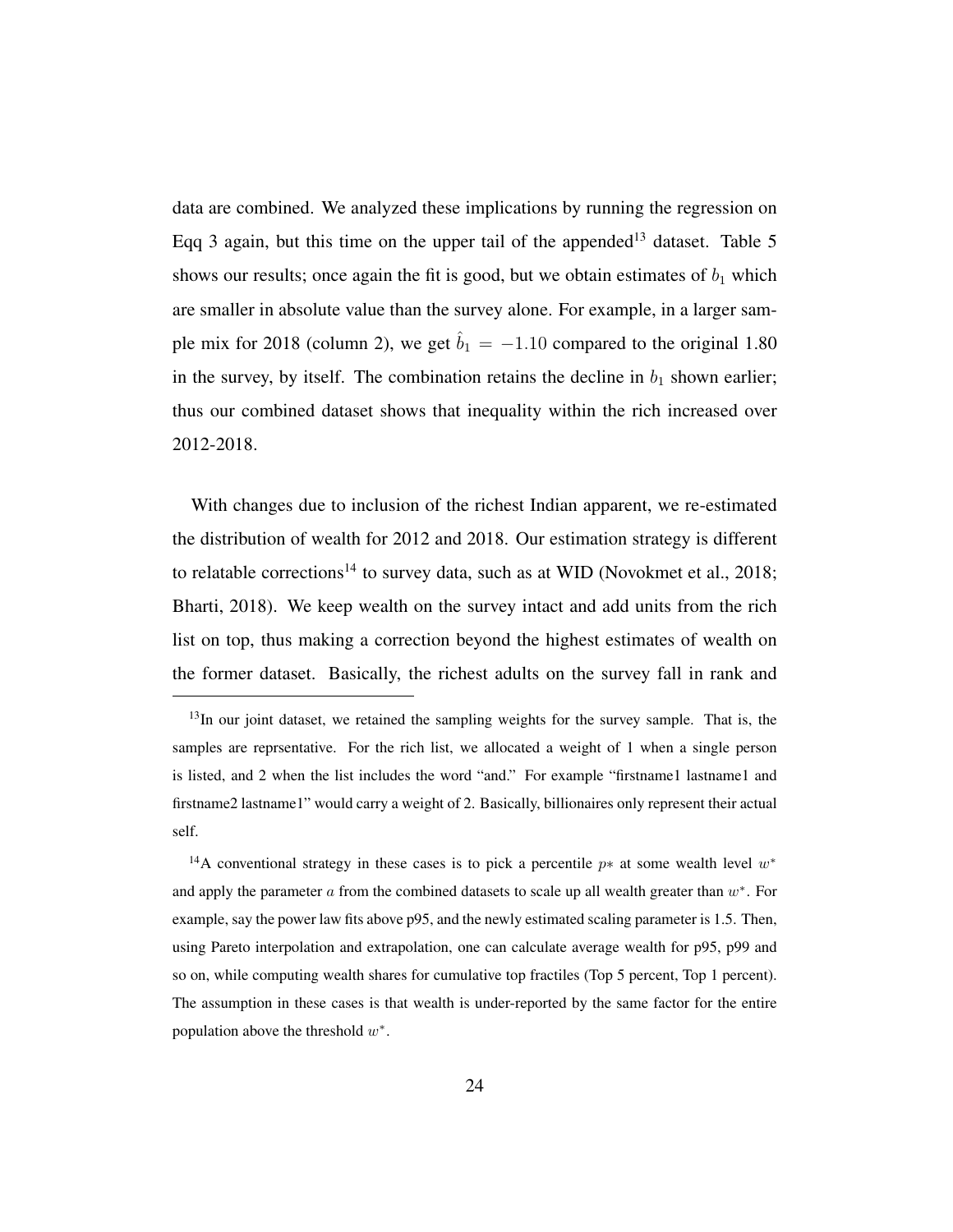|                     | (1)        | (2)        | (3)        | (4)        |
|---------------------|------------|------------|------------|------------|
|                     | 2012L      | 2018L      | 2012S      | 2018S      |
| Log wealth          | $-1.37***$ | $-1.10***$ | $-1.36***$ | $-1.05***$ |
|                     | (0.02)     | (0.01)     | (0.03)     | (0.02)     |
|                     |            |            |            |            |
| Constant            | $28.52***$ | $24.69***$ | $28.37***$ | $23.91***$ |
|                     | (0.35)     | (0.21)     | (0.44)     | (0.23)     |
| <b>Observations</b> | 10099      | 10830      | 8099       | 8830       |
| Adjusted $R^2$      | 0.976      | 0.948      | 0.969      | 0.936      |

Standard errors in parentheses

Sampling weights used

\*  $p < 0.10$ , \*\*  $p < 0.05$ , \*\*\*  $p < 0.01$ 

Table 5: Power-law formula fitted to upper tails of combined survey and rich-list data. Wealth adjusted for inflation between 2012 and 2018. L (S) refers to larger (smaller) samples

are replaced by a synthetic population supplied from the rich list. Total wealth, also increases. Our strategy makes no assumptions on under-reporting (bypassing potentially heterogenous rates of non-response/under-reporting) in the survey and assumes simply that the survey is unable to capture the actual rich, who we then populate backwards from the rich list. We interpolate precise fractiles using the Stata plug-in pshare described in Jann (2016). Our method has clear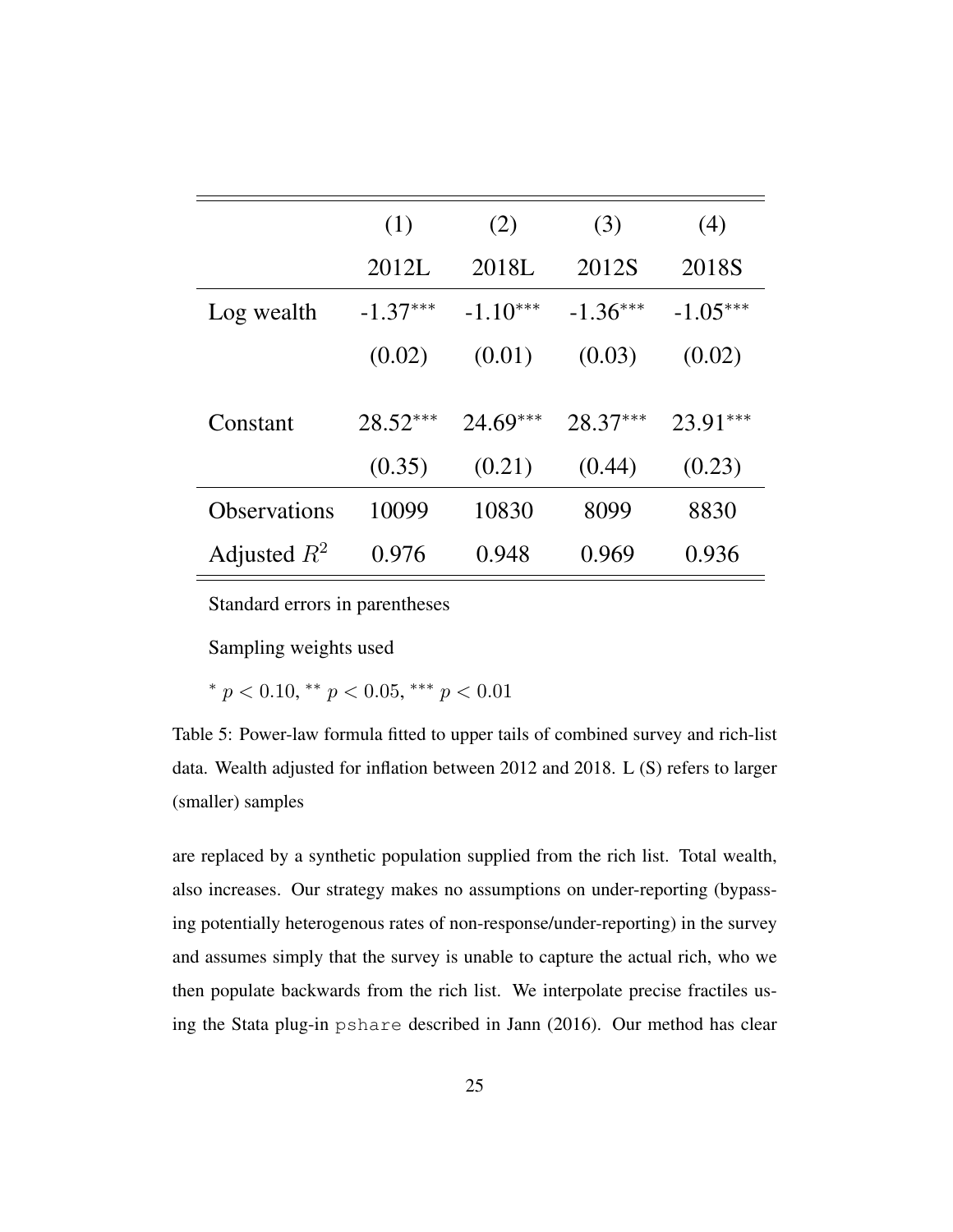shortcomings: if rates of nonresponse/under-reporting are an increasing function of wealth size, then our estimates are biased downward as wealth rank increases. Alternatively, if nonresponse/under-reporting are present but orthogonal to wealth size, then our estimate of total wealth of the rich is biased downward. Either way, our results should be understood as a lower bound on the actual size and share of wealth of India's rich.

#### 4.2 Rising wealth concentration, decline in total inequality

We next present our revised estimates of India's wealth distribution. Table 6 shows the wealth share at different points of the distribution, comparing across the survey and our corrections. In line with expectations from our methodology, the share of the Top 5 percent goes up (relative to the survey) from 38.6 percent to 44 percent for 2018; they make little difference to the 2012 distribution. We note that the corrections still show a decline in the wealth share of the Top 5 percent – down just over 4 points from 49 percent in 2012.

Table 7 lists our estimates of wealth shares cumulatively for the top decile, zoomed in all the way to the Top  $0.001$  percent – the richest 7000 individuals<sup>15</sup> in India. We observe a continuous decline through to the 99.999th percentile, same as the survey, with the difference being the decline is reduced (5 percent versus 8 percent in the survey) by adding very wealthy individuals from the rich list. But once our corrections begin to take hold within the top percentile, wealth shares

<sup>&</sup>lt;sup>15</sup>Sample surveys typically underestimate actual population estimates from censuses. Our count of 7000 is based on the survey and rich list, but might in fact reflect a higher count when scaled to the census-type population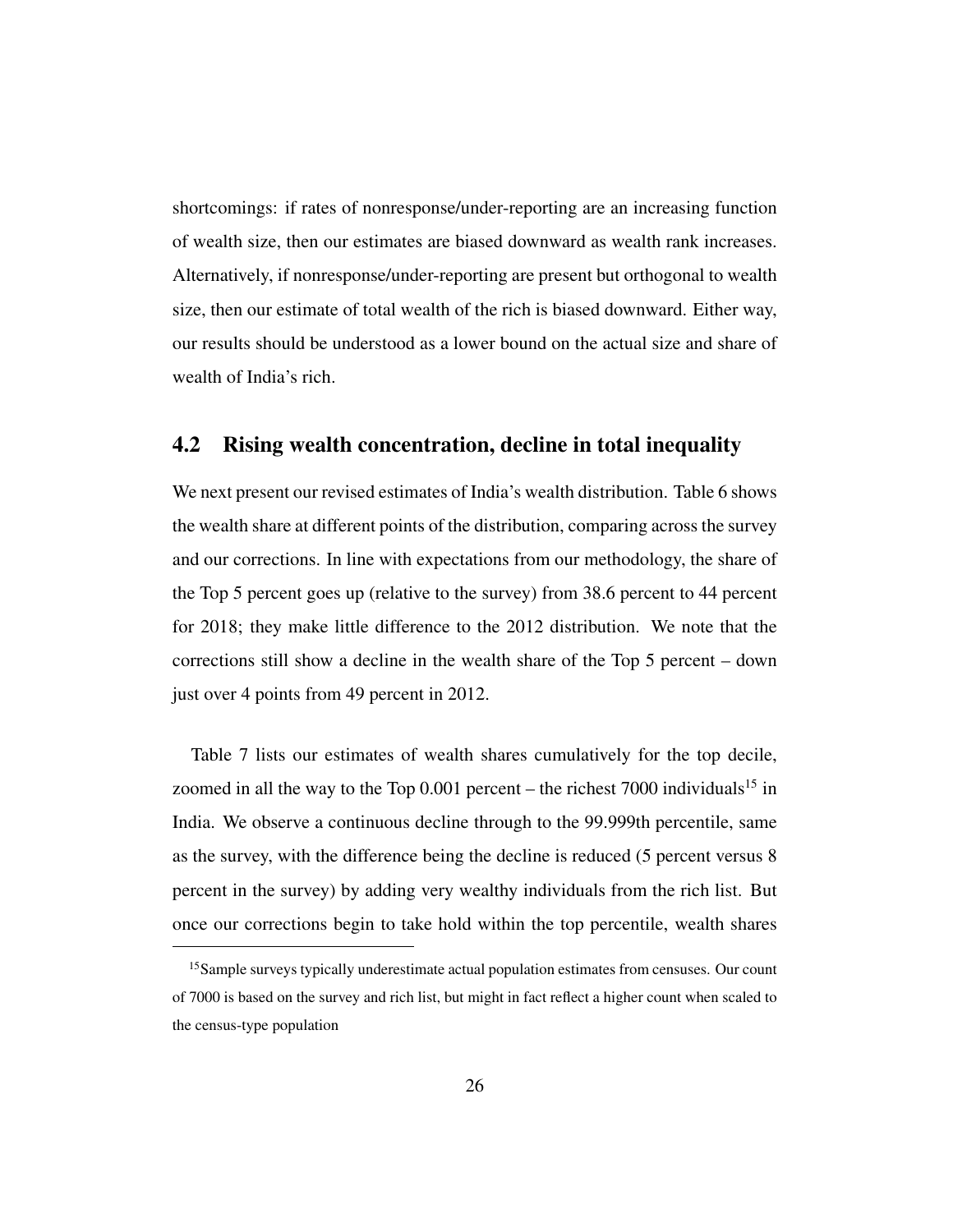|      |                    | Wealth share $(\% )$ |                           |  |
|------|--------------------|----------------------|---------------------------|--|
|      |                    | Survey               | Corrected with rich lists |  |
| 2012 | Bottom 50 percent  | 6.95                 | 6.69                      |  |
|      | 50-80th percentile | 18.42                | 17.75                     |  |
|      | 80-95th percentile | 27.67                | 26.65                     |  |
|      | Top 5 percent      | 46.96                | 48.91                     |  |
| 2018 | Bottom 50 percent  | 8.88                 | 8.09                      |  |
|      | 50-80th percentile | 22.32                | 20.33                     |  |
|      | 80-95th percentile | 30.16                | 27.47                     |  |
|      | Top 5 percent      | 38.64                | 44.11                     |  |

Table 6: Share of wealth, 2012-2018 computed using surveys and corrected with rich lists.

adjust sharply upwards. The last row shows this clearly; the survey suggests a measly 0.34 percent in the hands of the Top 0.001 percent which we now revise up to 9.19 percent. Further, instead of a decline over 2012-2018, our estimates point to a doubling of wealth shares of the Top 0.001 percent in time. Comparing across Tables 6 and 7 highlights the stark differences in wealth ownership at the absolute top against the bottom half of the population when the rich are more adequately captured in the data. The reason this difference is worth pointing out – we already know that the bottom half of the distribution is, by definition, poor – is due to the magnitudes involved. At 9.19 percent, the wealth of the richest 7000 individuals is more than the wealth of the poorest 350 million Indians.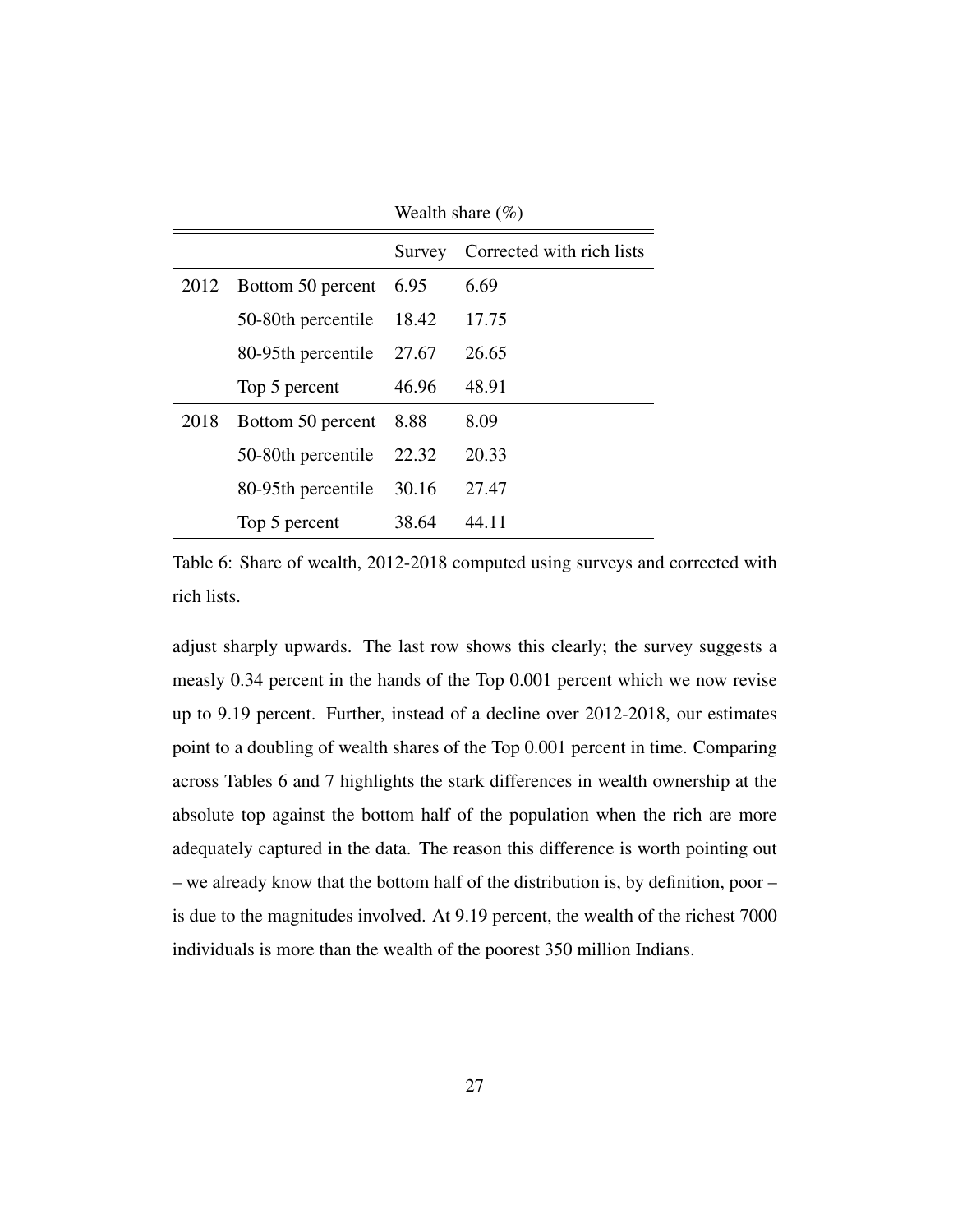|      |                   | Survey | Corrected with rich lists |
|------|-------------------|--------|---------------------------|
| 2012 | Top 10 percent    | 60.16  | 61.63                     |
|      | Top 1 percent     | 25.64  | 28.38                     |
|      | Top 0.1 percent   | 12.04  | 15.28                     |
|      | Top 0.01 percent  | 4.94   | 8.44                      |
|      | Top 0.001 percent | 0.72   | 4.37                      |
| 2018 | Top 10 percent    | 52.43  | 56.67                     |
|      | Top 1 percent     | 18.30  | 25.57                     |
|      | Top 0.1 percent   | 5.45   | 13.86                     |
|      | Top 0.01 percent  | 1.68   | 10.43                     |
|      | Top 0.001 percent | 0.34   | 9.19                      |

Wealth share, cumulative  $(\%)$ 

Table 7: Cumulative wealth shares, 2012-2018 computed using surveys and corrected using rich lists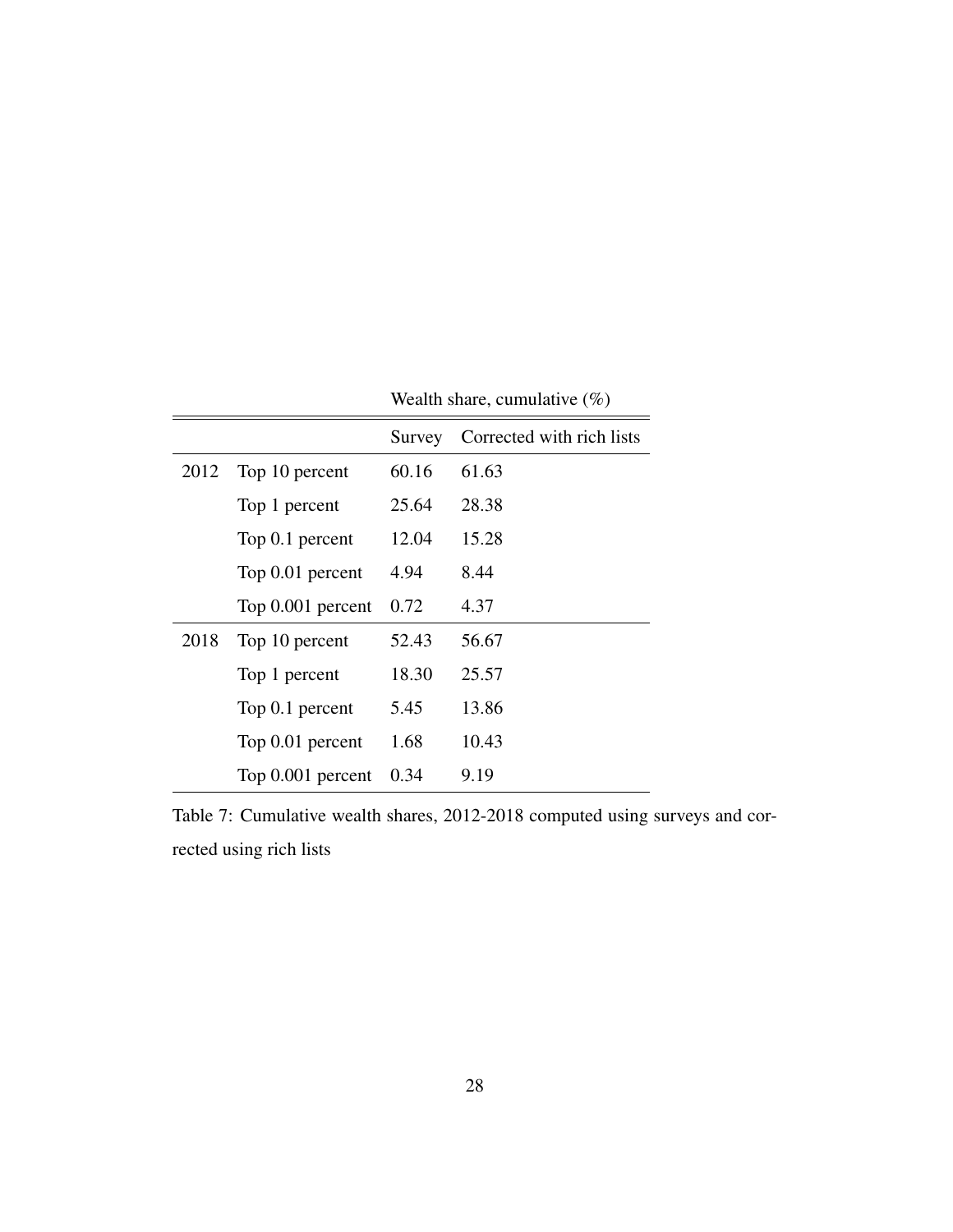

Figure 5: Corrected growth incidence curve, 2012-2018

Our revised data still show a fall in per-adult wealth over 2012-2018. But, our adjustments blunt the size of decline to 5 percent (from approximately 10 percent in the survey). How do our corrections distribute the rate of wealth growth? We recomputed growth incidence across the distribution to dynamically assess our revised wealth share figures; the result is presented in Figure 5 with a comparative series from the original survey. The added rich make little difference to the overall distribution – the poor half of the population had modest growth of 1 or 2 percent per annum, which is basically inconsequential as an episode because their shares remain below 10 percent of total wealth anyway. Rates of wealth growth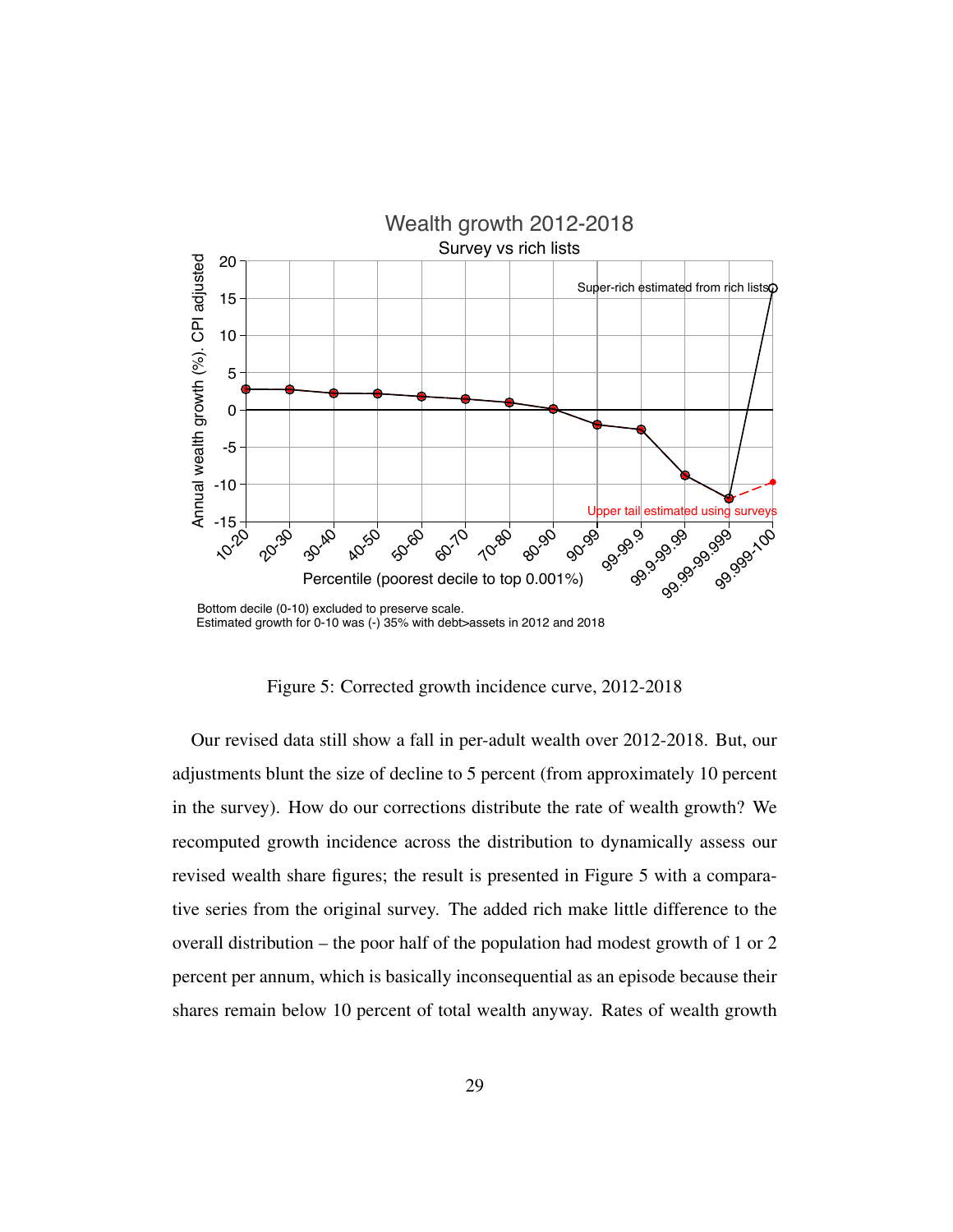decline with size of wealth, again turning negative for most the disaggregated top decile. The difference is that the plummeting curve changes course sharply at the 99.999th percentile. What appeared as a (-) 10 percent decline in wealth, is now a 16 percent positive growth rate (the highest of any subgroup) for the Top 0.001 percent – unambiguously different from elite distress in material terms, delivering an average wealth of Rs 4.6 billion in 2018 (see Appendix A). By definition, few are members of this class, while most (bottom 50 percent) have little wealth despite positive growth. Those with significant wealth and population shares have negative wealth growth (the upper class, outside the Top 0.001 percent) thus dragging mean wealth per adult down in 2018.

#### 4.2.1 Trends in time and across countries

We place our findings in a slightly longer context, comparing our estimates with trends in wealth inequality in India since 1990. Figure 6 shows the evolution of the Gini coefficient (left panel) and Top 1 percent wealth share (right panel) using comparable estimates from Anand and Thampi (2016) and WID (Bharti, 2018). Due to differences<sup>16</sup> in underlying data and methodology, these estimates differ in levels but for us what matters is the trend. Simply stated, wealth inequality in India increased continuously after 1990, and the official surveys suggest a near return to the lowest levels of inequality ever since, producing an inverse U-shaped time series over 1990-2018. Based on these data alone, the interpretation would be a complete reversal of wealth inequality during India's high-growth decades (1990-

<sup>&</sup>lt;sup>16</sup>Anand and Thampi (2016) use only survey data, and compute wealth on a per-capita basis while Bharti (2018) uses survey and rich-lists with Pareto corrections for a larger fraction of the upper tail. WID has extended the latter (by extrapolation) to 2016.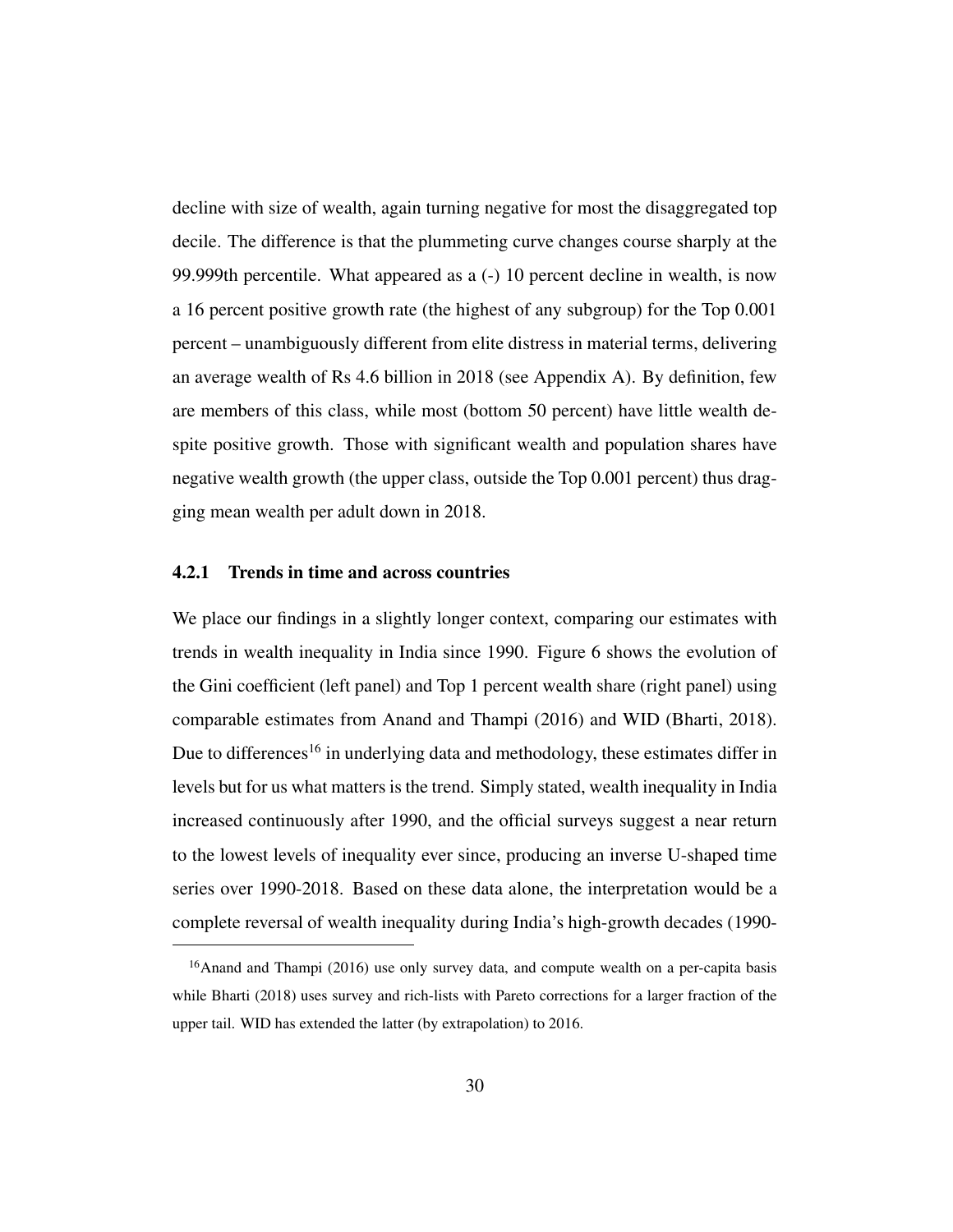2010) along with a first instance of declining Gini, across estimations put together by different authors. However, our corrections show that the decline, while still present, is more a return to the mid-2000s. Either way, the Gini (0.65-0.7) is much higher than estimates from consumption surveys<sup>17</sup> and the share of the Top 1 percent at around 25 still represents significant wealth concentration. Focusing on the share of the Top 0.001 percent, Figure 7 shows that our estimate of the pronounced increase is roughly in line with other estimates of concentration since the late 2000s. The survey is in another universe of modest elites, quite clearly. Thus, at the absolute top, there is no trend towards reversal back to the 1990s and more a persistence of high wealth concentration.



Figure 6: Evolution of Gini coefficient and Top 1 percent wealth shares: 1990- 2018

We turn next to how these trends compare with inequality in other countries: is wealth more or less concentrated in India, relative to other countries? To com-

<sup>&</sup>lt;sup>17</sup>Consumption Ginis are in the range of 0.35-0.40 according to the World Bank. See https://data.worldbank.org/indicator/SI.POV.GINI?locations=IN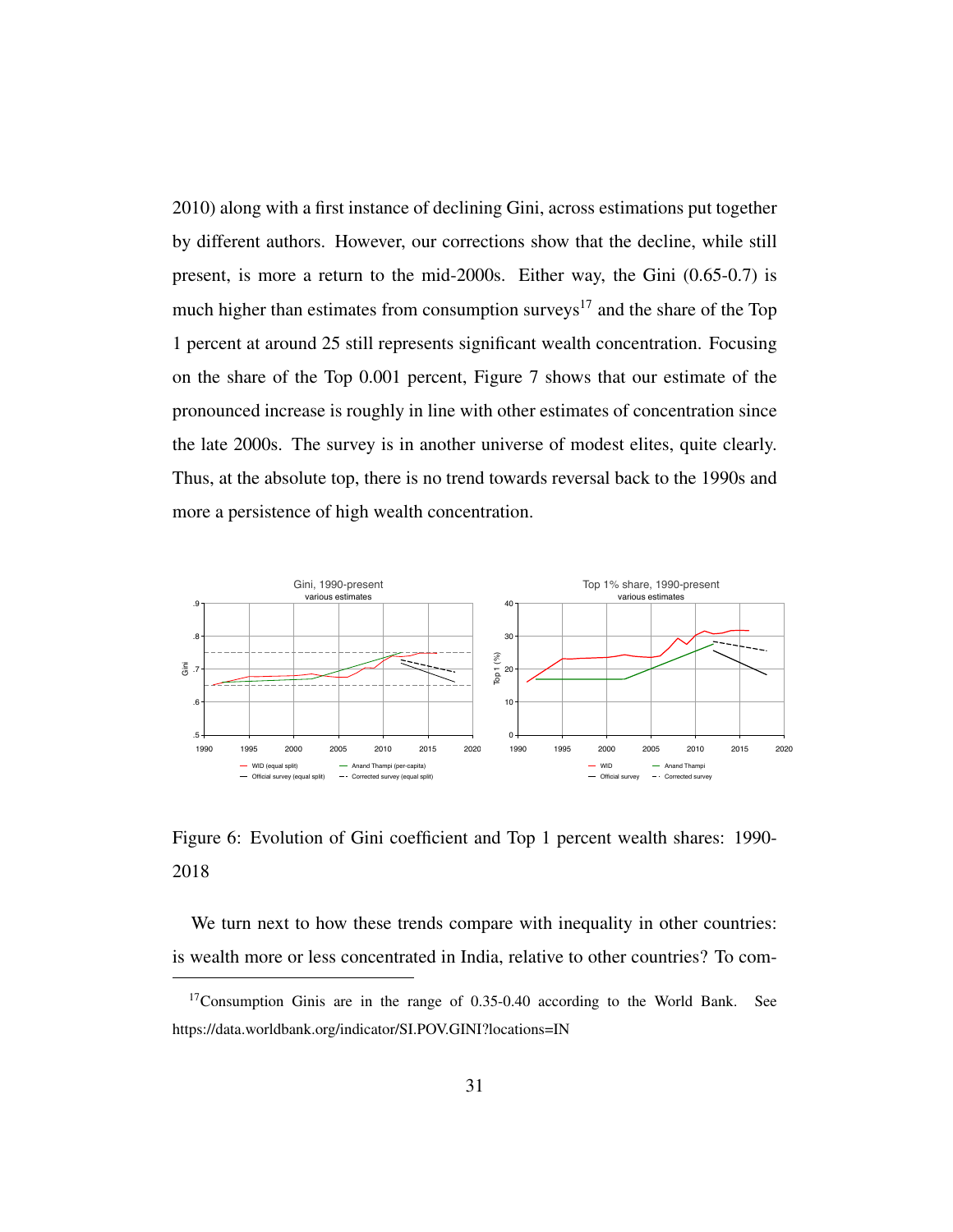

Figure 7: Top 0.001 percent wealth shares

pare, we avoid the "top-desensitized" Gini and instead compare two groups across countries/regions: the Top 1 percent (the rich) and the Top 0.001 percent (the ultra rich). As we saw, in time, wealth shares evolved differently for both. Figure 8 shows that the rich in India were much less rich in 2018, relative to those in other large countries like China, Russia and the US, and in fact our estimate of the Top 1 percent share puts India below the average for the World and Asia. For the ultra rich, the story is the opposite – India's top 0.001 percent went from wealth shares roughly at US levels of concentration (the lowest in our set) in 2012, to higher than the Chinese, Asian or World average in 2018, falling short only to Russia's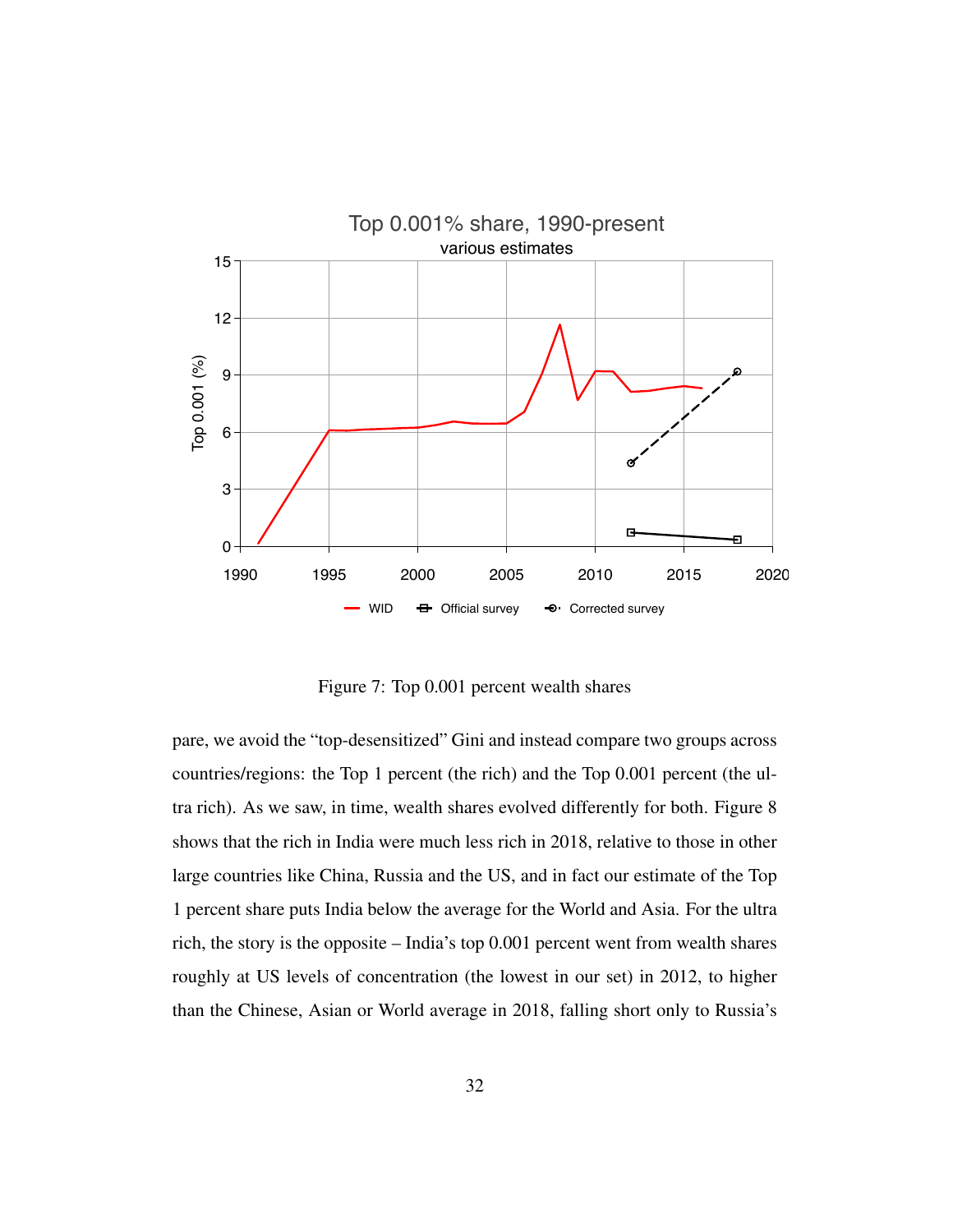post-soviet oligarchs (Novokmet et al., 2018).



Figure 8: Top 1 percent wealth shares, compared to other countries/regions

How big is the gap between India's rich and poor, from a global perspective? On wealth shares alone, there is little more we can say (one can be globally poor, but rich in a very poor country). Rather, because we already know that India's mean income constrains it to the lower to lower-middle class of the world, most Indians are not rich (Lakner and Milanovic, 2016). But at the same time a few Indians are as rich as the richest individuals in the world (thus featuring in global rich lists). To fix ideas, we converted averages across the distribution to US dollar amounts and normalized them with flows of US per-capita GDP in 2012 and 2018.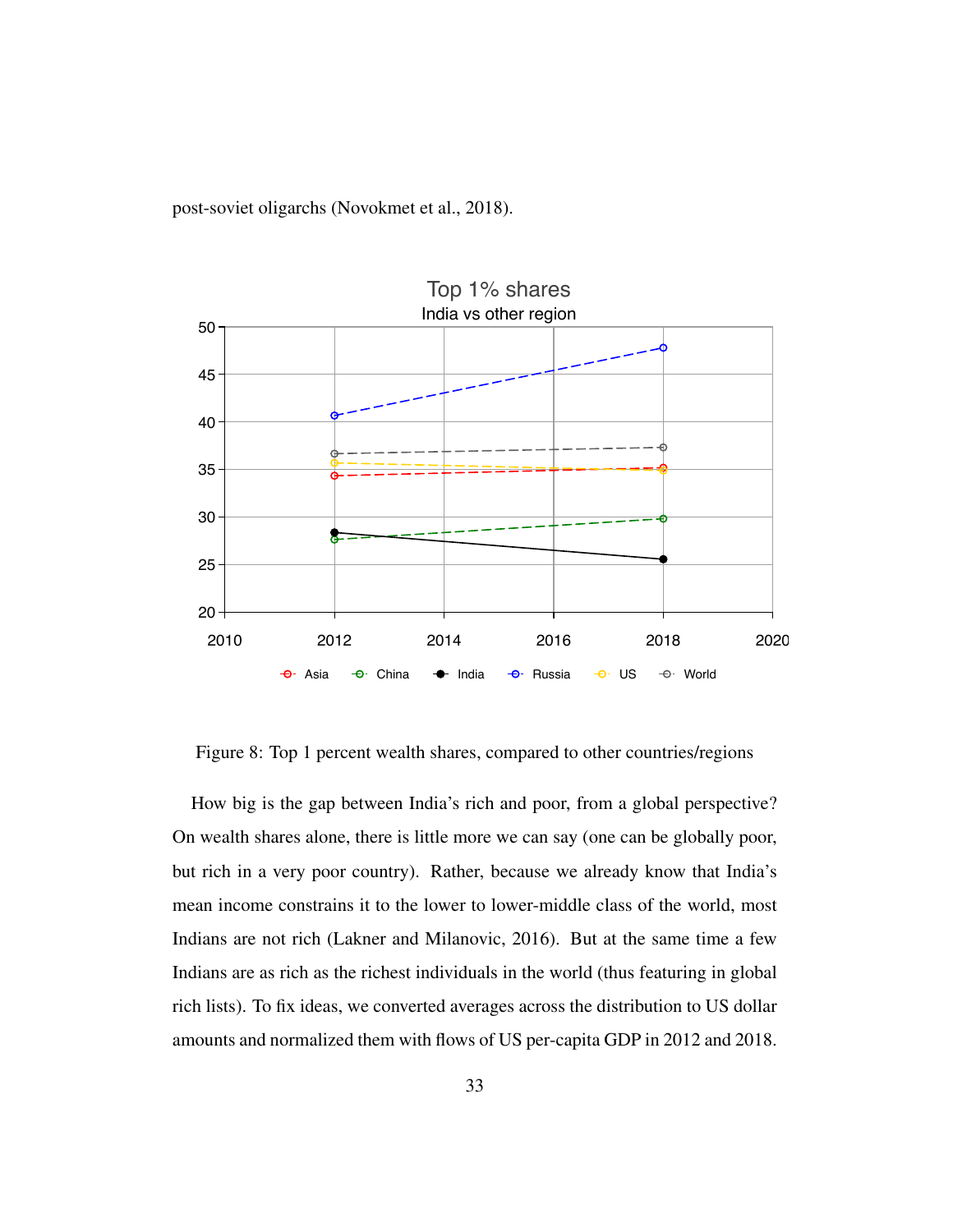

Figure 9: Top 0.001 percent wealth shares, compared to other countries/regions

The resulting estimate measures years worth of average living standards<sup>18</sup> in an advanced economy, afforded to Indians of different strata. Table 8 shows that differences are stark. While we expected most Indians to be poor, even India's upper class is unable to afford a year worth of US income; average wealth in the top decile, excluding the top 1 percent, was worth 0.7 years in 2012, and declined slightly to 0.58 years in 2018. The Top 0.001 percent, on the other hand, are very rich even by American standards, with the ability to afford 1,546 years in

<sup>&</sup>lt;sup>18</sup>Since our intention is to measure wealth as if it was buying American living standards, we do not convert to PPP dollars.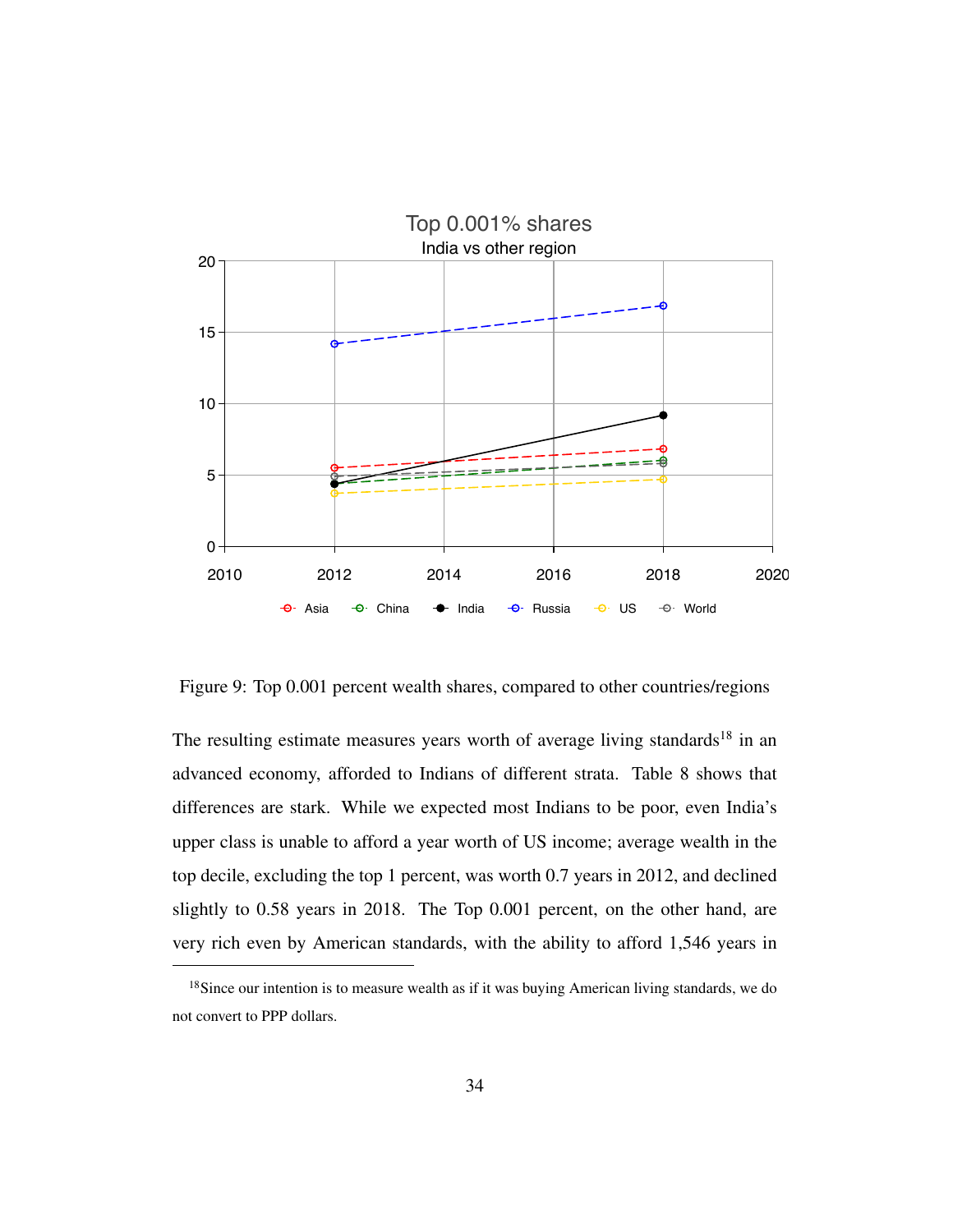|      |                           | Wealth, 000 USD | Years of US p.c. income |
|------|---------------------------|-----------------|-------------------------|
| 2012 | Bottom 50 percent         | 1.33            | 0.03                    |
|      | 50-90th percentile        | 7.90            | 0.15                    |
|      | 90-99th percentile        | 36.85           | 0.71                    |
|      | 99-99.9th percentile      | 145.20          | 2.81                    |
|      | 99.9-99.99th percentile   | 757.77          | 14.68                   |
|      | 99.99-99.999th percentile | 4,515.34        | 87.50                   |
|      | Top 0.001 percent         | 43,579.57       | 844.53                  |
|      | Richest 100               | 2,429,952.24    | 47,090.27               |
| 2018 | Bottom 50 percent         | 1.72            | 0.03                    |
|      | 50-90th percentile        | 9.35            | 0.15                    |
|      | 90-99th percentile        | 36.68           | 0.58                    |
|      | 99-99.9th percentile      | 138.10          | 2.19                    |
|      | 99.9-99.99th percentile   | 405.25          | 6.43                    |
|      | 99.99-99.999th percentile | 1,461.65        | 23.18                   |
|      | Top 0.001 percent         | 97,508.88       | 1,546.19                |
|      | Richest 100               | 3,876,287.44    | 61,465.93               |

Average wealth, in USD (nominal)

Table 8: Average wealth expressed in US dollars and normalized by US per capita GDP

2018. Needless to say, the ability to migrate out and live off of wealth is limited to a few thousand individuals in India – a fraction of the Top 1 percent. Our normalization exercise shows that wealth differences in India are exceptionally large. All but a fraction of a fraction are poorer in wealth than a year's worth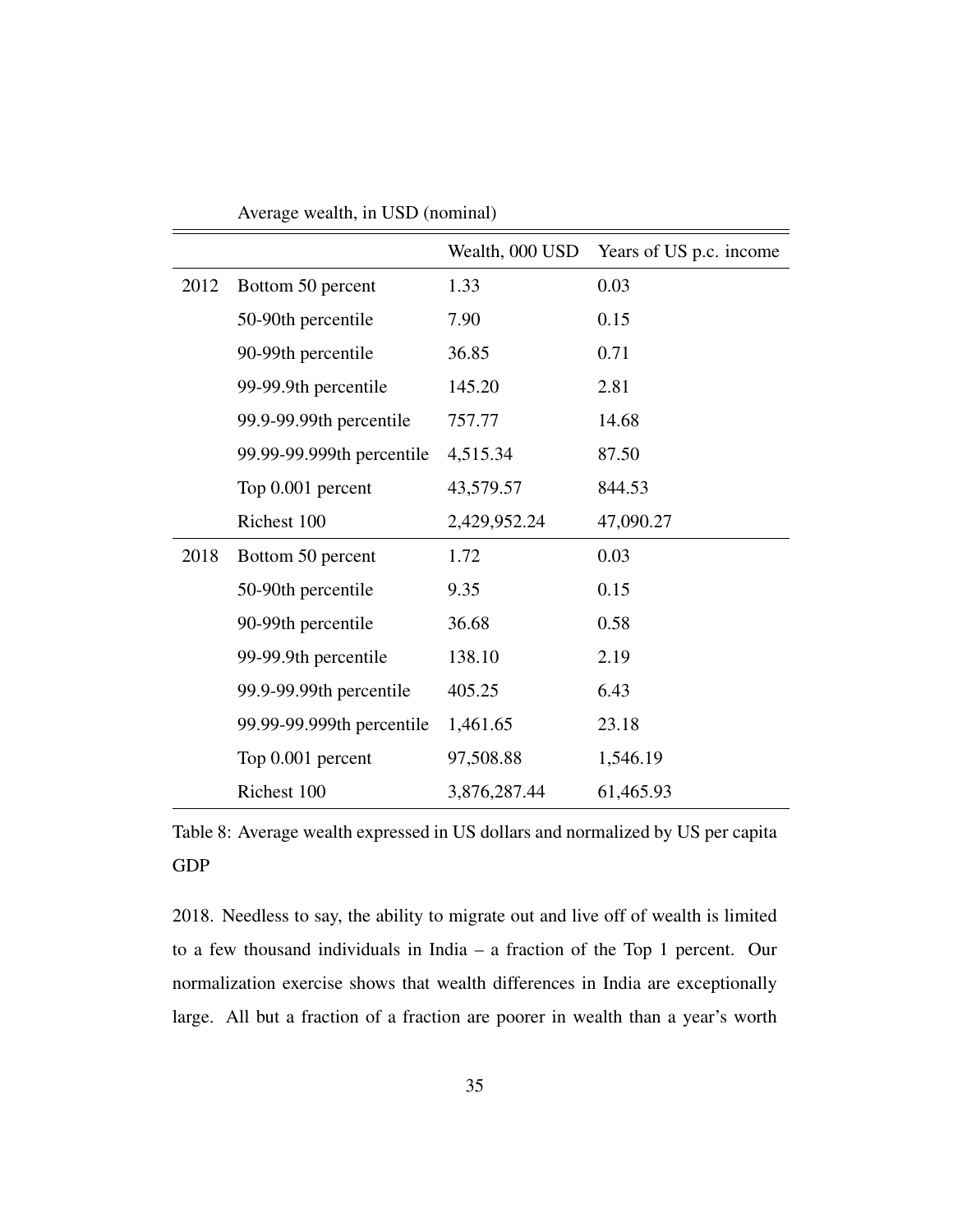of US per-capita income. Remembering that a fraction of 1 percent still means numerous individuals in a population of more than 700 million adults, there are also many Indians who are richer<sup>19</sup> than most of America.

# 5 Concluding remarks

We wish to assert that in our view, the timing and quality of survey data are suspect. Our results should be interpreted with these suspicions in mind. The most obvious quality issue is that these surveys simply do not account for the actual rich. Potentially, the actual growth of the rich has surpassed the methodology used by the survey making it more representative of the vast majority, but not the actual rich (who would hold a very significant fraction of wealth). We adjusted for this by supplementing these data but we stress that given our methodology, our estimates of the rich are likely biased downwards. Simply by bridging the lines between the rich in two different datasets, we were able to reverse what appeared otherwise as a decline in wealth for Indians in the Top 0.001 percent. Although we do not know why, the timing of release is also a puzzle. In previous years, wealth surveys were conducted and released on a decennial basis (1991-92, 2002, 2011- 12). However, this iteration was released within six years of the last publication. One explanation might be public pressure after the demonetization of currency in 2016. However, the official statistical body did not release the consumption survey for the same year (compared to wealth, that survey was due to be published

<sup>&</sup>lt;sup>19</sup>At a 5 percent rate of return, this magnitude of wealth would give capital income equal to  $77$ times the average income of the US, easily putting these individuals in the Top 0.01 percent of the US income distribution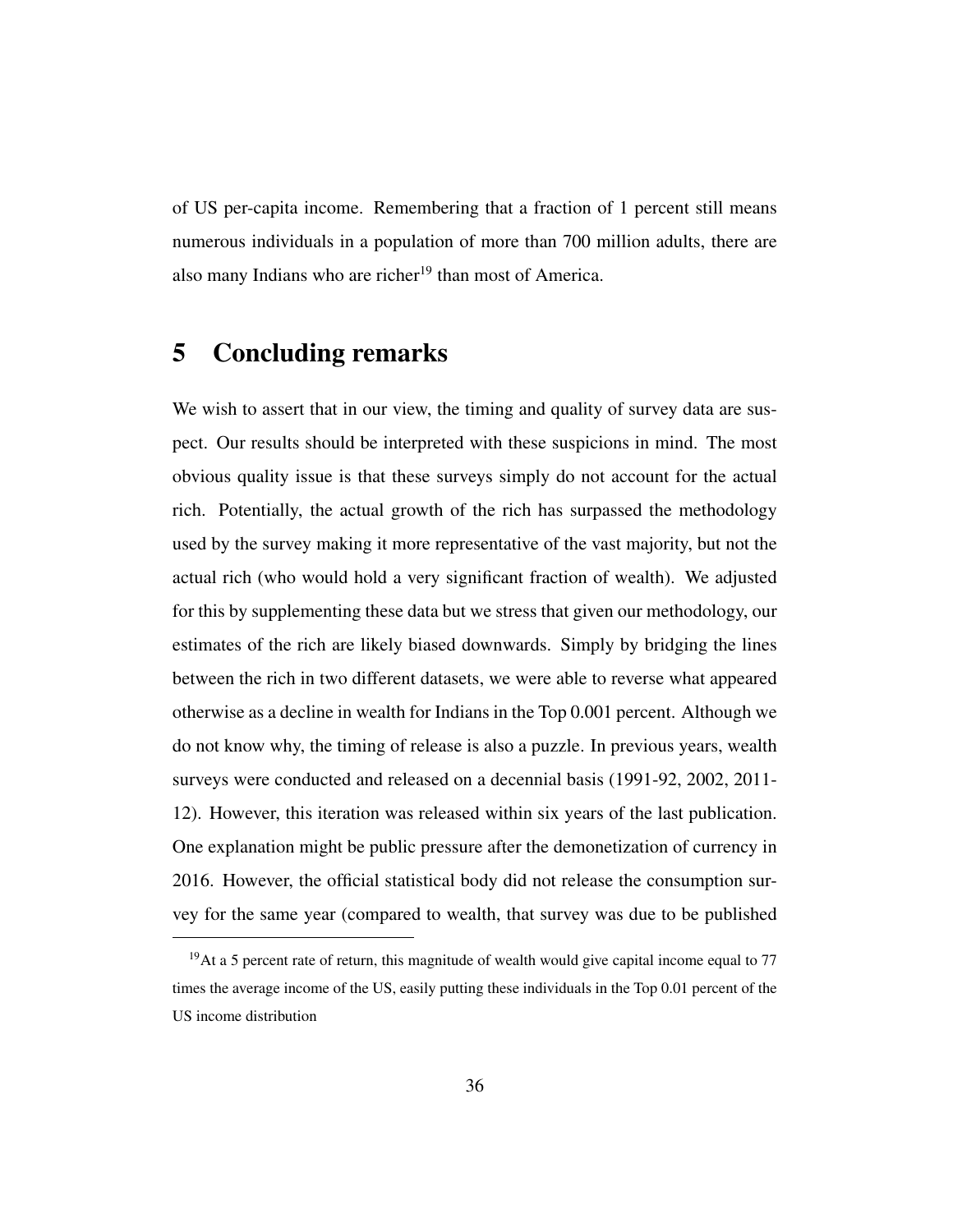at that time). From the perspective of transparency, we hope the reason is not that a decline in wealth inequality is more politically favorable than a decline in mean consumption. These are important topics that should be addressed by the concerned authorities, and likely the focus of future research.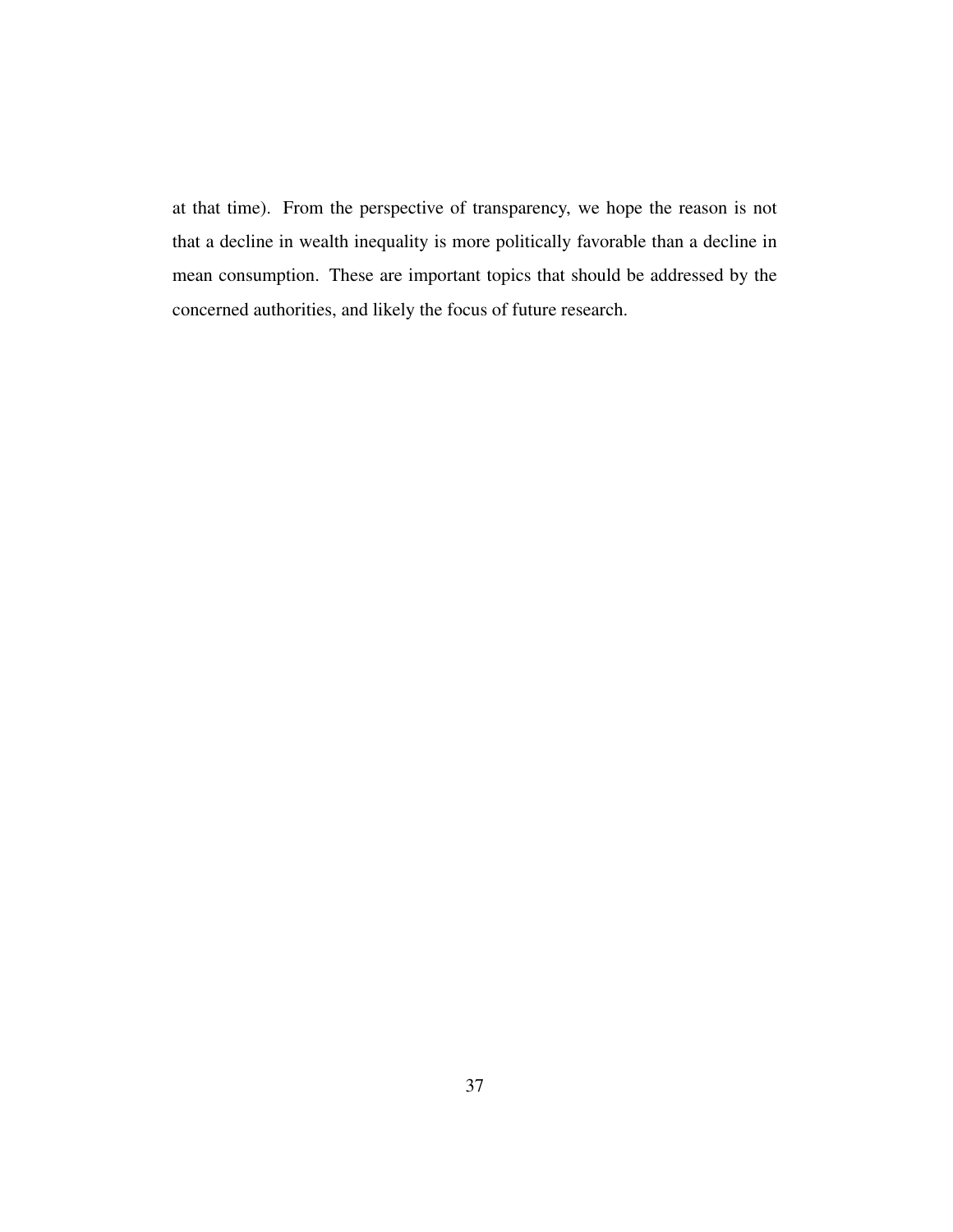# References

- ANAND, I. AND A. THAMPI (2016): "Recent Trends in wealth inequality in India," *Economic and Political Weekly*, 51.
- ATKINSON, A. B. (2006): *Concentration among the Rich*, 2006/151, WIDER Research Paper.
- BHARTI, N. K. (2018): "Wealth Inequality, Class and Caste in India, 1961-2012," *WID. world Working Paper*, 14.
- BRICKER, J., A. HENRIQUES, J. KRIMMEL, AND J. SABELHAUS (2016): "Measuring income and wealth at the top using administrative and survey data," *Brookings Papers on Economic Activity*, 2016, 261–331.
- GANDHI, A. AND M. WALTON (2012): "Where do India's billionaires get their wealth?" *Economic and Political Weekly*, 10–14.
- JANN, B. (2016): "Assessing inequality using percentile shares," *The Stata Journal*, 16, 264–300.
- JAYADEV, A., S. MOTIRAM, AND V. VAKULABHARANAM (2007): "Patterns of wealth disparities in India during the liberalisation era," *Economic and Political Weekly*, 3853–3863.
- JAYARAJ, D. AND S. SUBRAMANIAN (2018): "The Distribution of Household Assets in India: 1991–1992 to 2012–2013," *Indian Journal of Human Development*, 12, 181–203.
- KUMAR, R. (2020): "Top Indian wealth shares and inheritances 1966–1985," *Cliometrica*, 14, 551–580.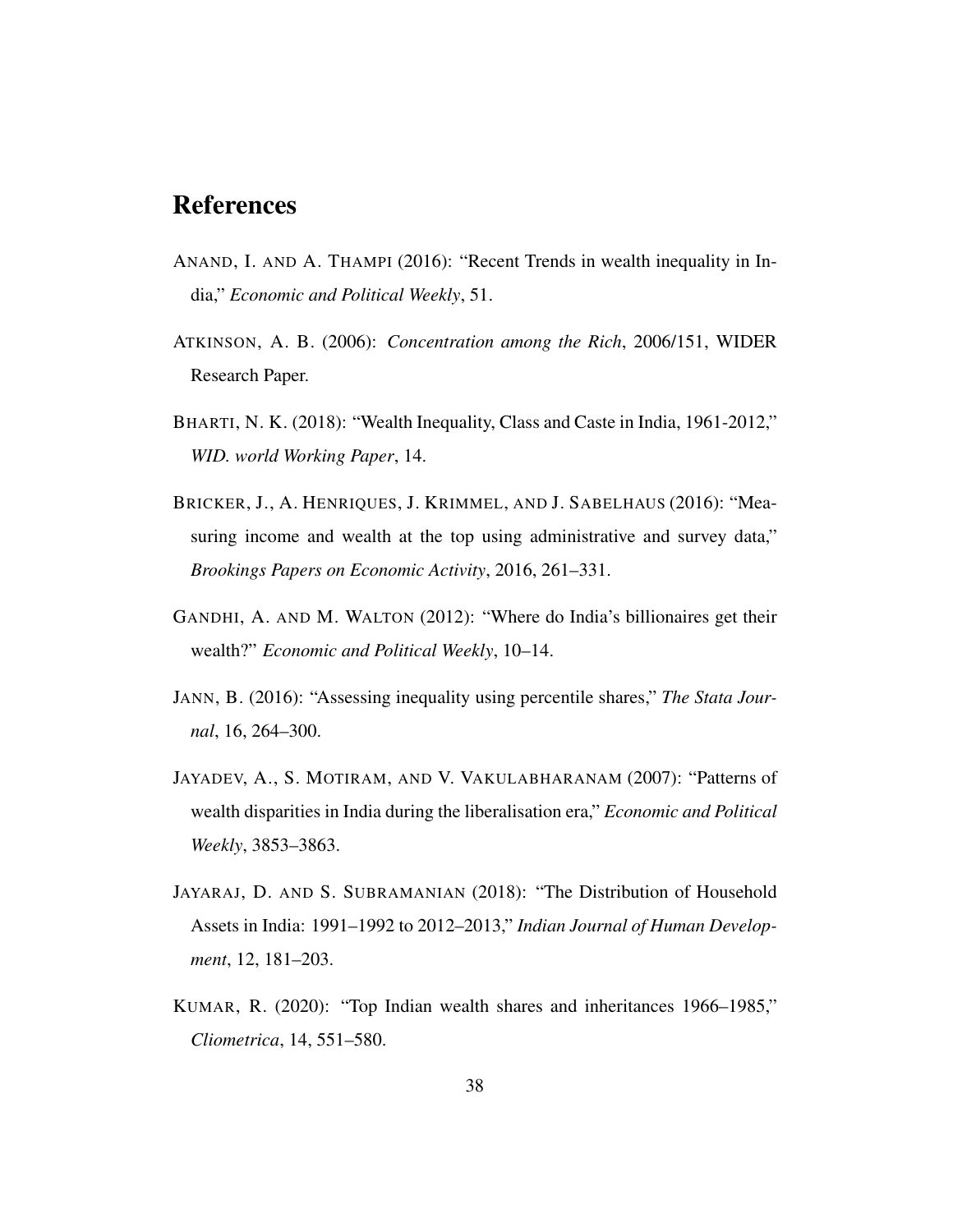- LAKNER, C. AND B. MILANOVIC (2016): "Global income distribution: from the fall of the Berlin Wall to the Great Recession," *The World Bank Economic Review*, 30, 203–232.
- MANDELBROT, B. B. AND N. N. TALEB (2010): "Mild Vs. Wild Randomness: Focusing on Those Risks that Matter," in *The Known, the Unknown, and the Unknowable in Financial Risk Management*, Princeton University Press, 47– 58.
- MEHRA, P. (2019): *The Lost Decade (2008-18): How India's Growth Story Devolved into Growth Without a Story*, Penguin Random House India Private Limited.
- NOVOKMET, F., T. PIKETTY, AND G. ZUCMAN (2018): "From Soviets to oligarchs: inequality and property in Russia 1905-2016," *The Journal of Economic Inequality*, 16, 189–223.
- PIKETTY, T., L. YANG, AND G. ZUCMAN (2019): "Capital accumulation, private property, and rising inequality in China, 1978–2015," *American Economic Review*, 109, 2469–96.
- SHETTY, S. (2018): "Neglect of Growing Income and Asset Inequalities: A Flaw in Public Policy Discourses in India," *Indian Journal of Human Development*, 12, 149–180.
- SINHA, S. (2006): "Evidence for power-law tail of the wealth distribution in India," *Physica A: Statistical Mechanics and its Applications*, 359, 555–562.
- SUBRAMANIAN, A. (2019): "India's GDP mis-estimation: Likelihood, magnitudes, mechanisms, and implications," *CID Working Paper Series*.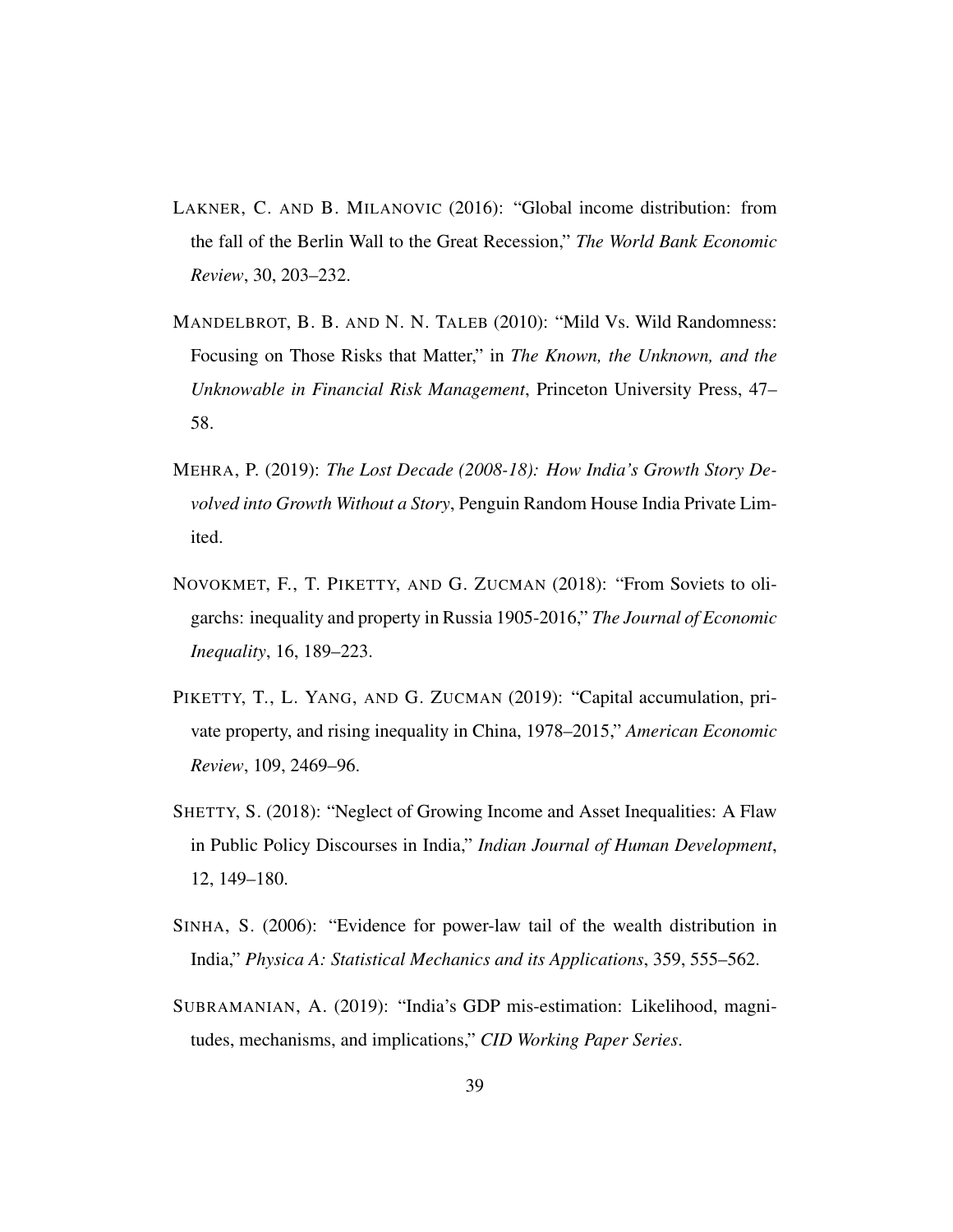- SUBRAMANIAN, A. AND J. FELMAN (2019): "India's Great Slowdown: What Happened? What's the Way Out?" *CID Working Paper Series*.
- ——— (2022): "India's Stalled Rise How the State Has Stifled Growth," *Foreign Affairs*, 101, 139–150.
- SUBRAMANIAN, S. AND D. JAYARAJ (2009): "India's Household Wealth Distribution Data: A Critical Assessment," *Indian Journal of Human Development*, 3, 265–281.
- TAGADE, N., A. K. NAIK, AND S. THORAT (2018): "Wealth ownership and inequality in India: A socio-religious analysis," *Journal of Social Inclusion Studies*, 4, 196–213.
- VAKULABHARANAM, V. AND S. MOTIRAM (2018): "Role of urban inequality in the phenomenon of rising wealth inequality in India, 2002-2012," *Social Development Report*.
- ZACHARIAS, A. AND V. VAKULABHARANAM (2011): "Caste stratification and wealth inequality in India," *World Development*, 39, 1820–1833.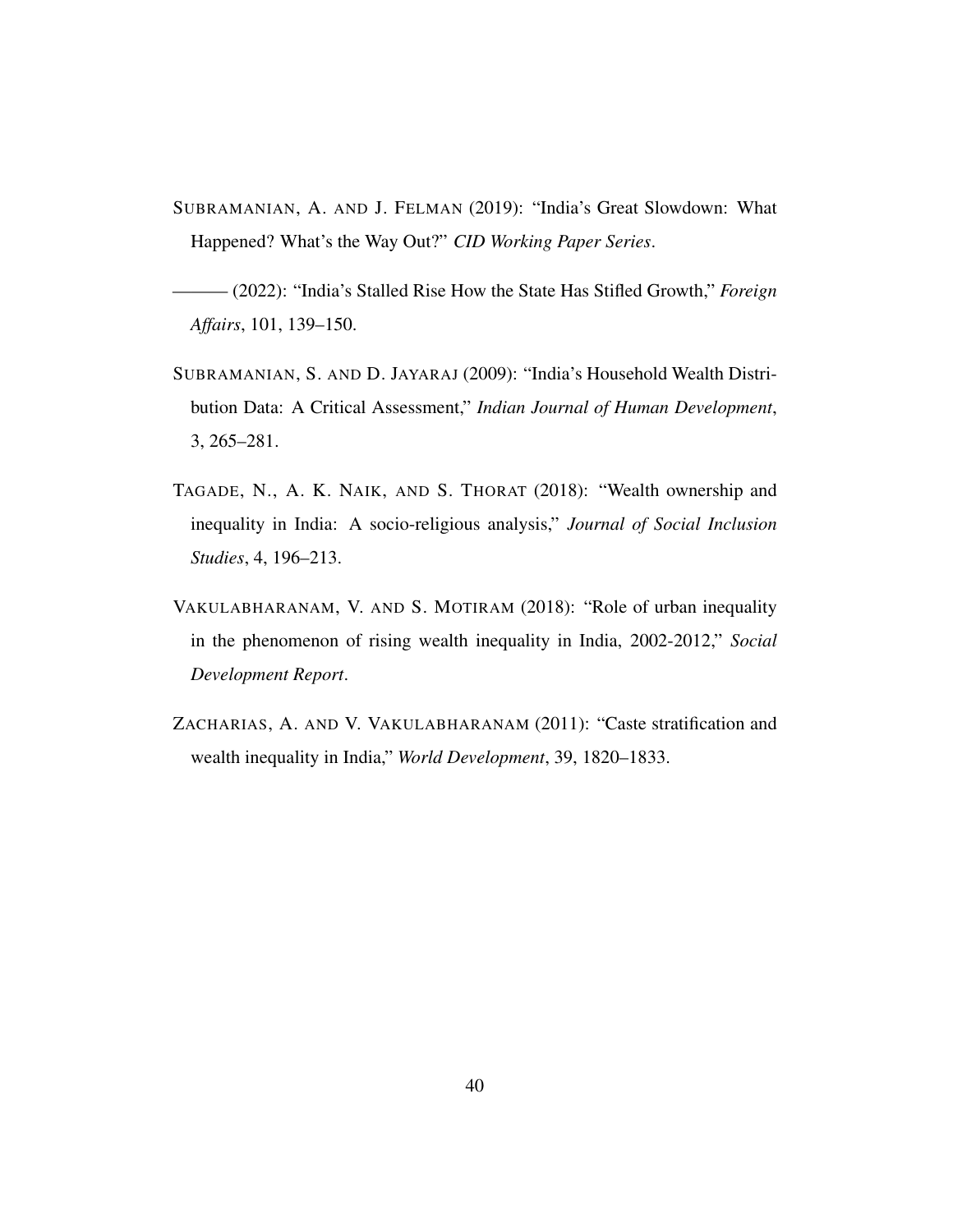# Appendices

A Supplementary Tables